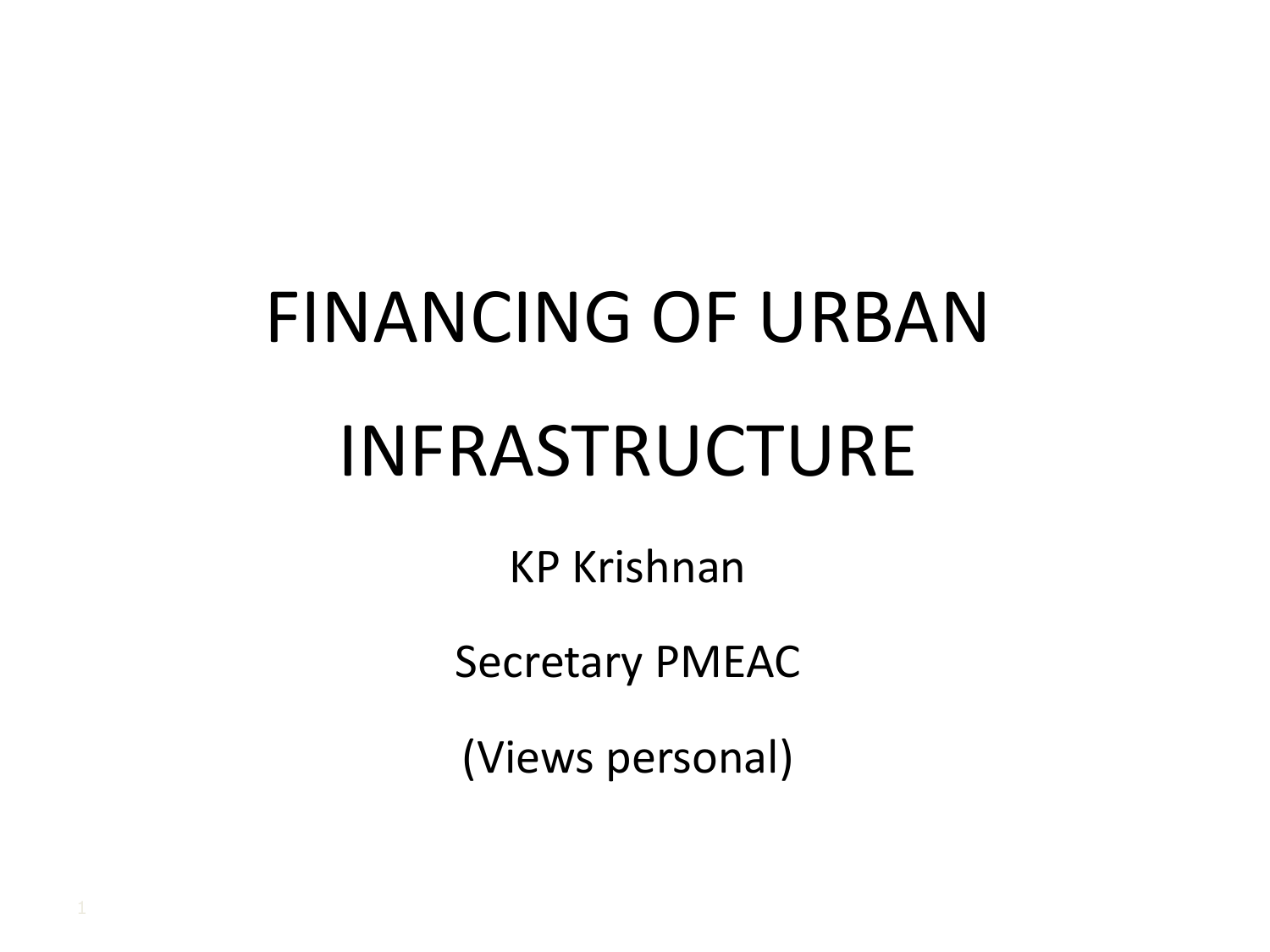### Structure of presentation

- Urbanization trends and status of urban services in India
- **Investment required to create & maintain** infrastructure to deliver desired level of services
- Financing of urban infrastructure & services
- Way forward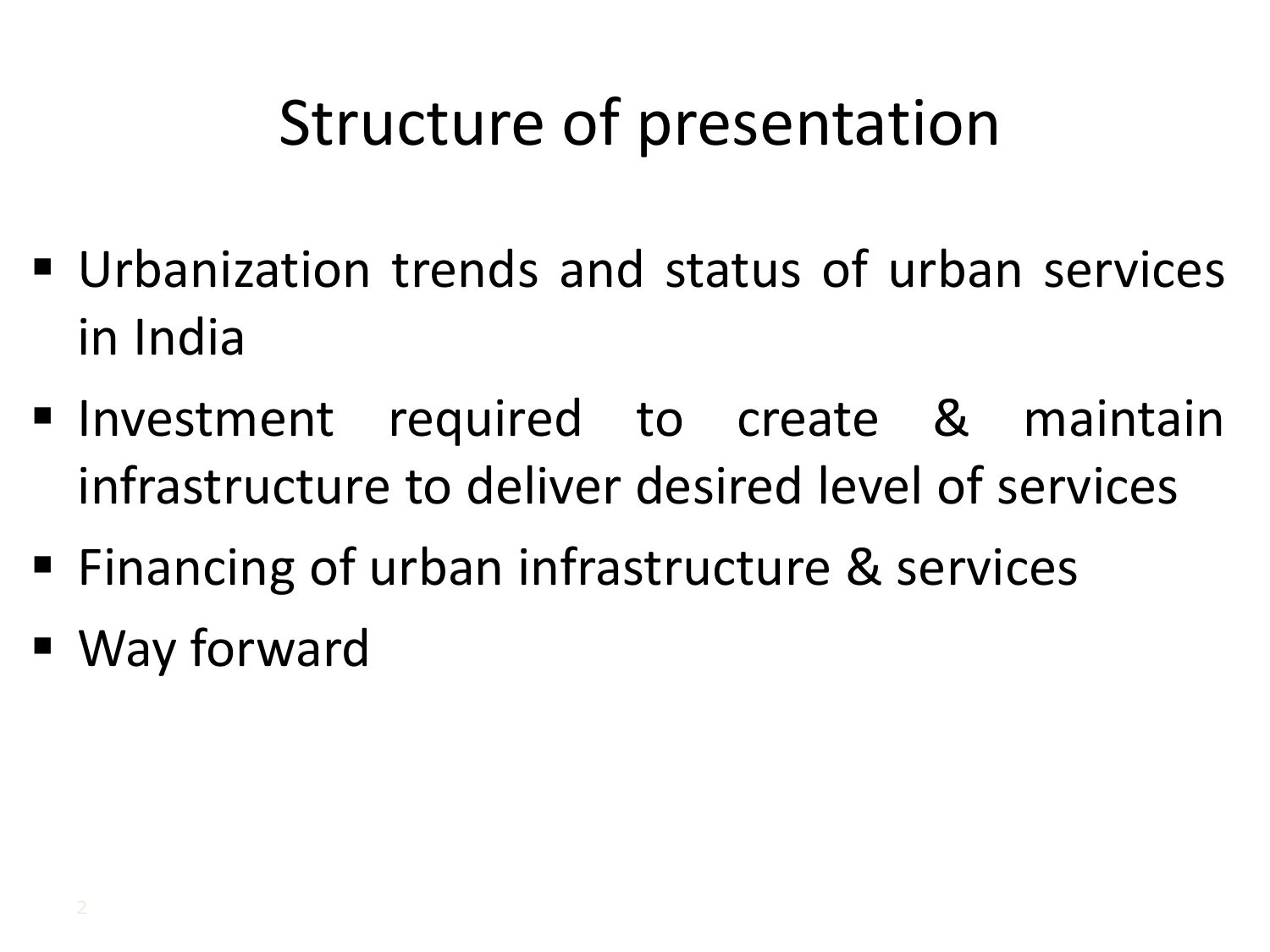### Urbanization trends I

- **2001** census: Urban population- 285 million (27.8%)
- 2011 Census: Urban population 377 million (31%)
- Urban population growing rapidly
- Higher population pressure on smaller cities
- No of million+ cities growing
- Marked demographic shift from rural to urban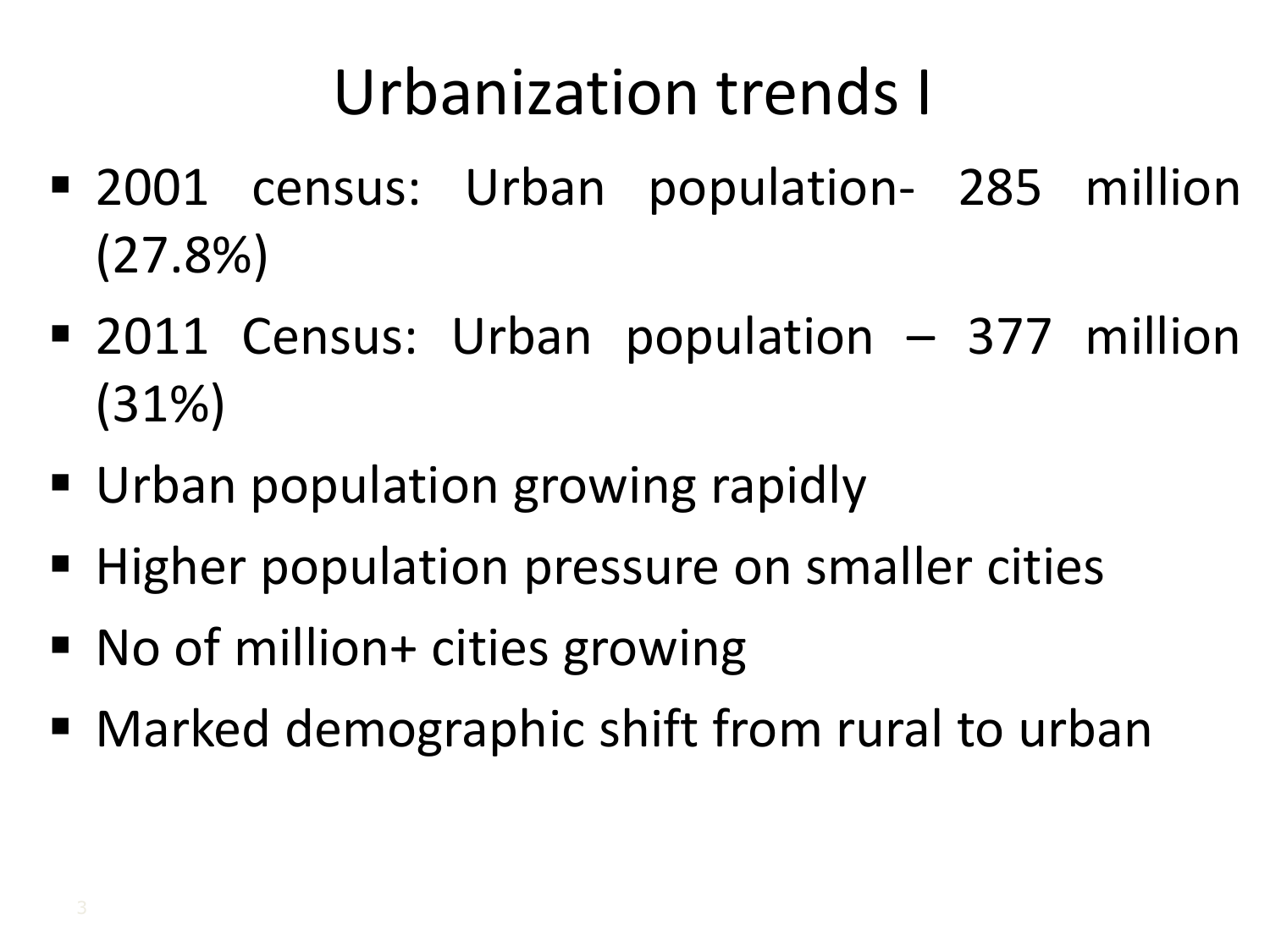## Urbanization trends II

- India's urban population to increase from 377 million now to 600 million by 2031
- The number of metropolitan cities to increase from 50 in 2011 to 87 by 2031
- The population in these cities to increase from 160 million in 2011 to 255 million by 2031
- The population in other cities to increase from 217 million in other cities and towns in 2011 to 343 million by 2031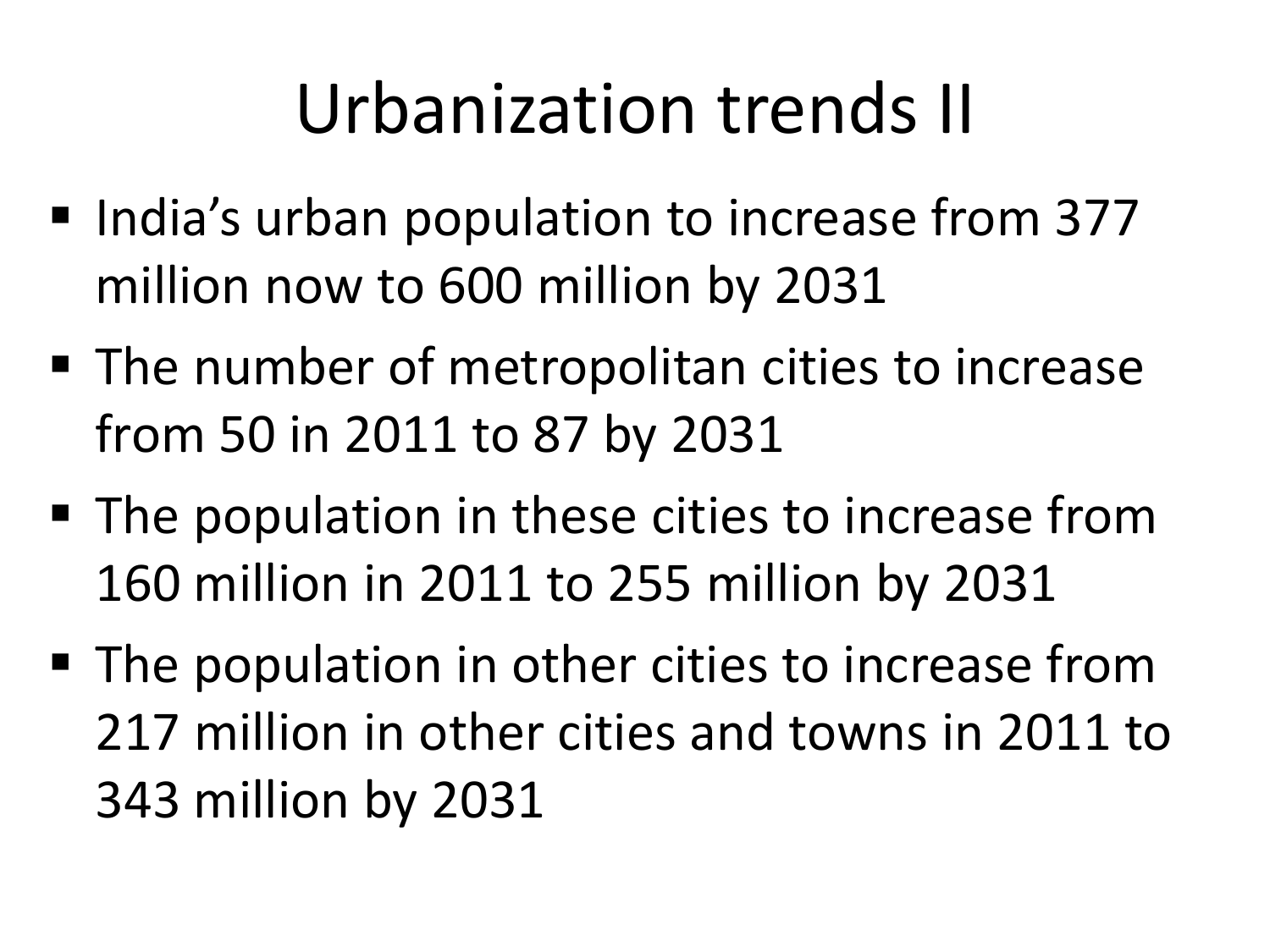## Urban share of population 2011



*Source:* United Nations and Government of India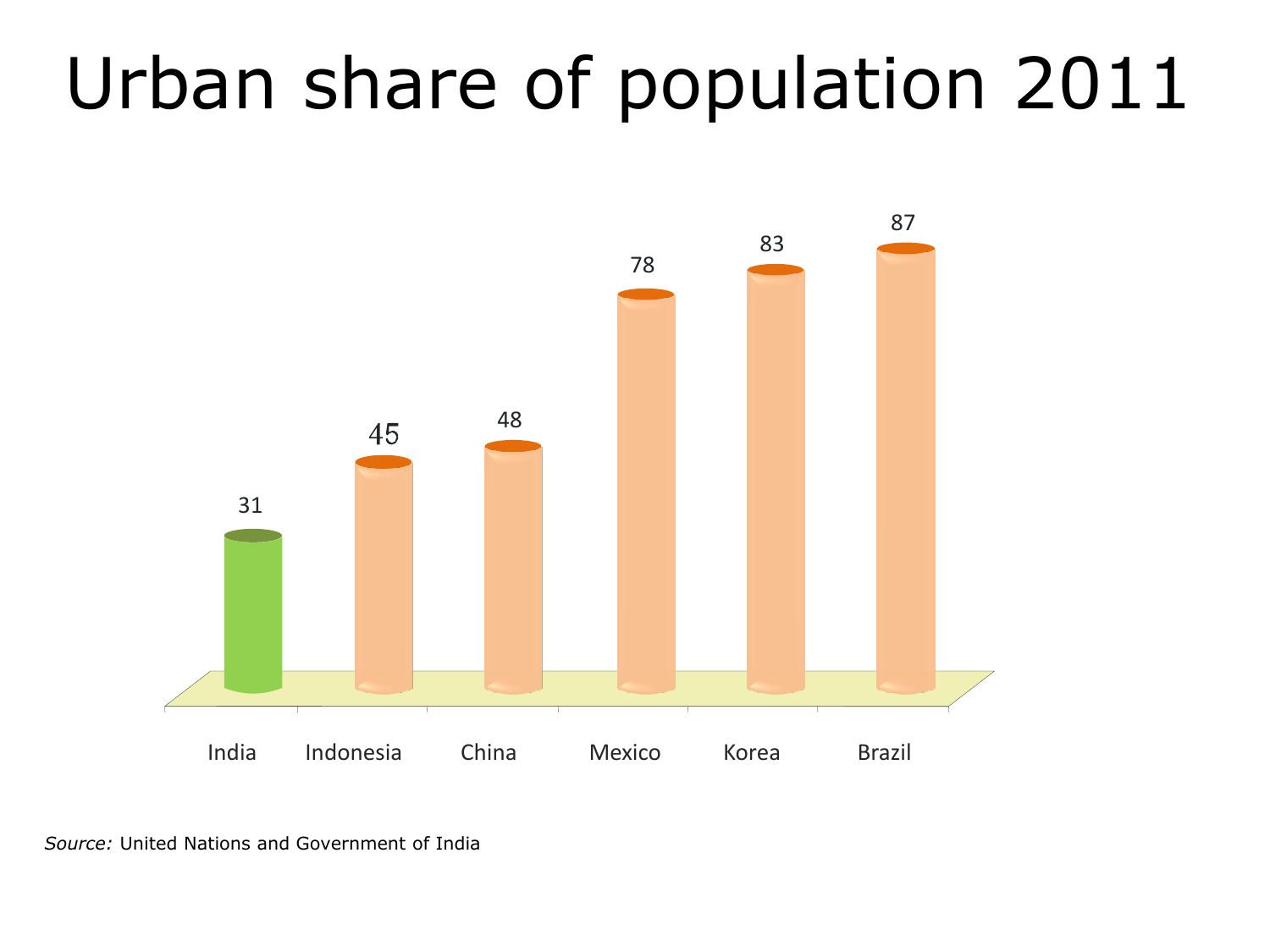### Economic significance of cities

- Cities contribute significantly to national economy
- Industries and services mostly located in urban areas
- In 99-00, urban GDP share 52% against population share of 27.8%
- Urban contribution to GDP is increasing and now almost 65 %
- Need more cities as engines of growth for providing agglomeration economies
- Investment climate is about ease of doing business and also ease of living
- Cities & towns of India are visibly deficient in the quality of services they deliver 6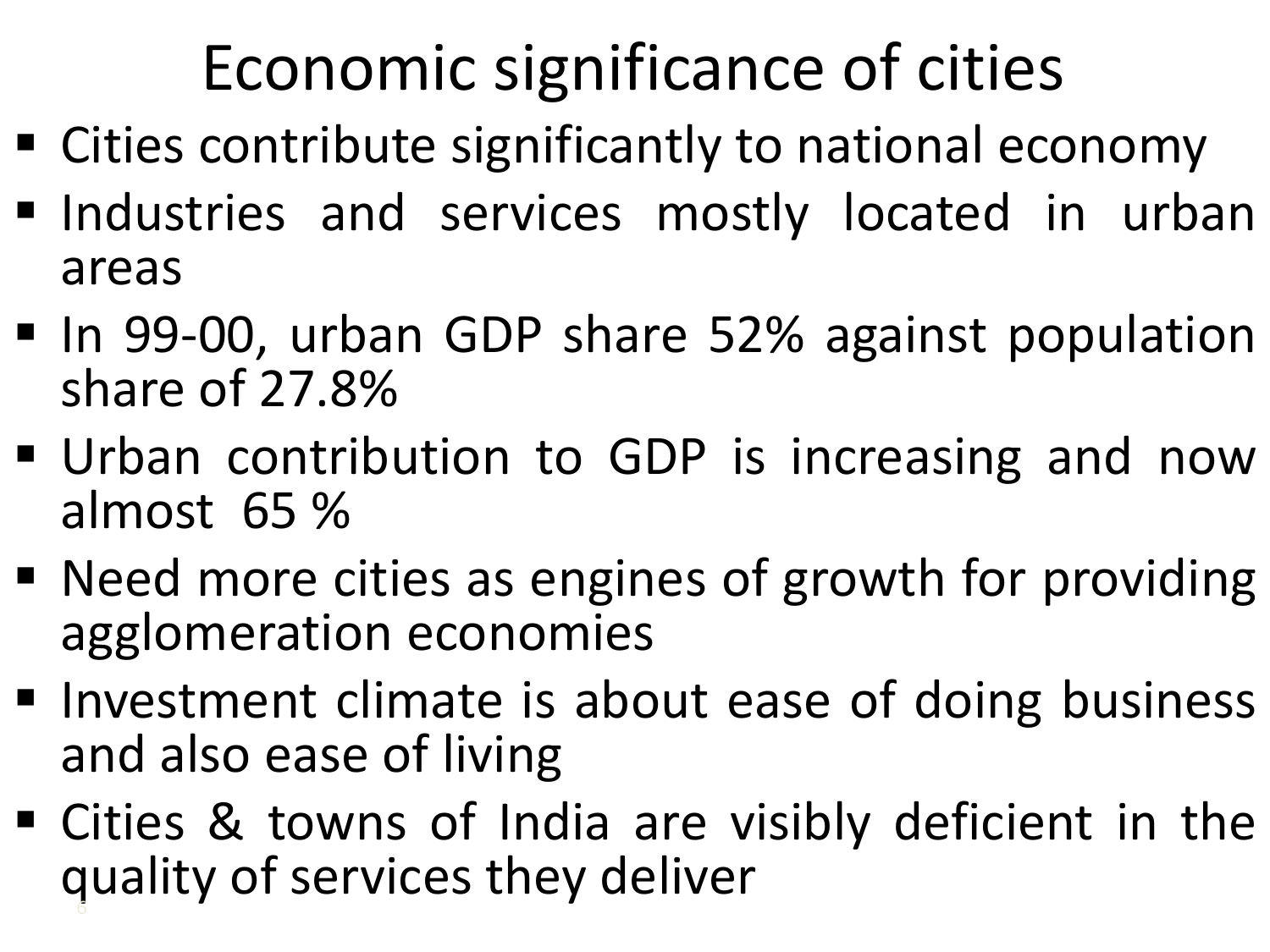### Status of urban services I

#### ■ Water Supply

- **Theory 74% urban households served by piped water supply**
- only 39 cities qualified on 3 basic water quality parameters of turbidity, residual chlorine and Coliform bacteria

#### Sanitation

- **11% Urban households have no latrines & 8% use pit latrines**
- **The 27%** use septic tanks & 30 million people defecate in the open

#### Sewage disposal

- **EXT** less than two third of urban households in class-I & II towns were connected to the sewer system
- **E** installed sewage treatment capacity is only 30% (CPCB report 2009) & capacity utilisation is around 72.2%, which means that only about 20% of sewage generated is treated before disposal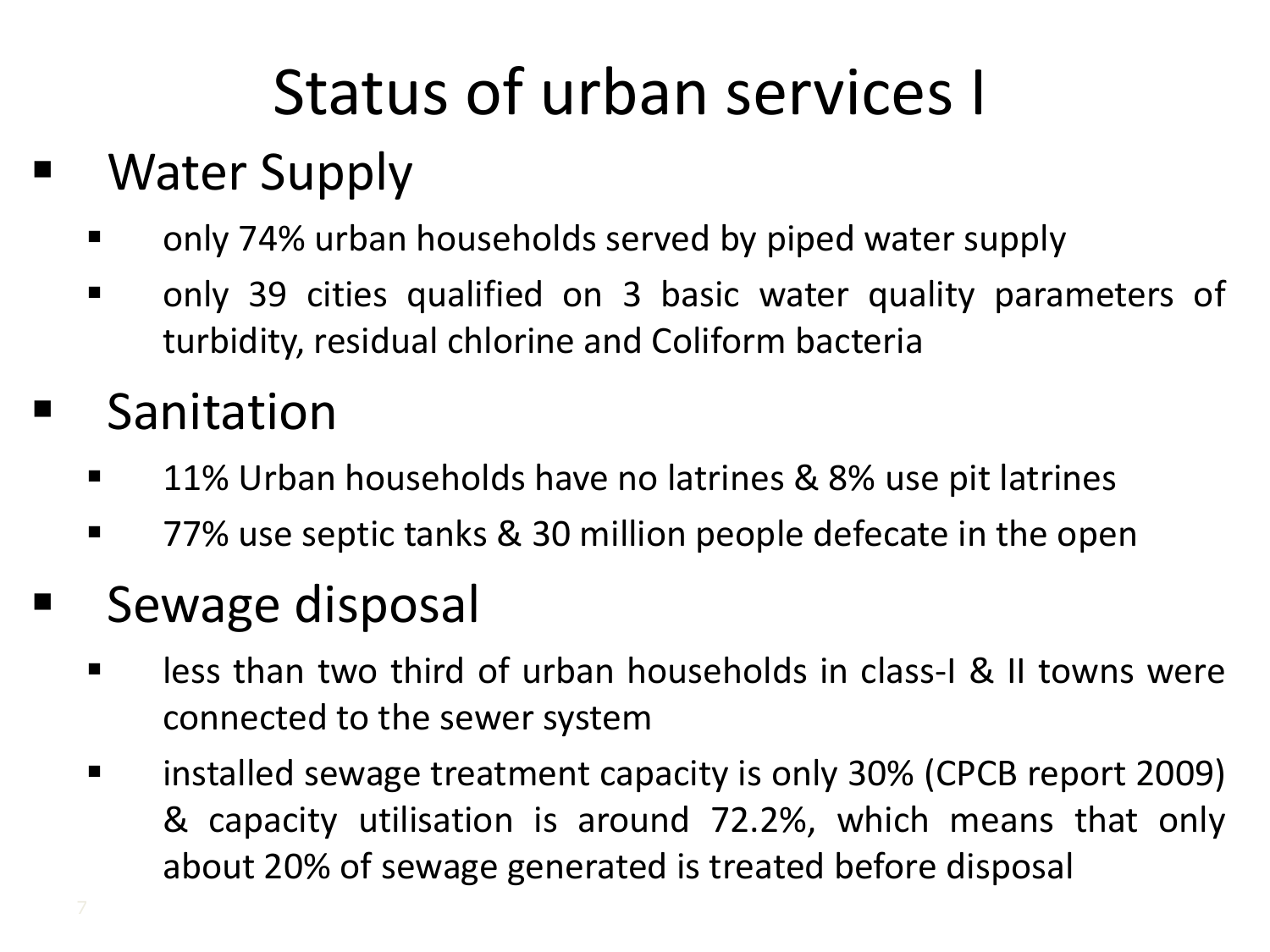### Status of urban services II

#### ■ Solid waste management

- about 1,15,000 MT of municipal waste is generated daily & most of the waste is transported to land fill sites and deposited there
- scientific treatment and disposal of solid waste is practically nonexistent

#### ■ Urban transport

- public transport accounts for only 22% of urban transport in India
- only 65 out of 423 class-I cities have a city bus service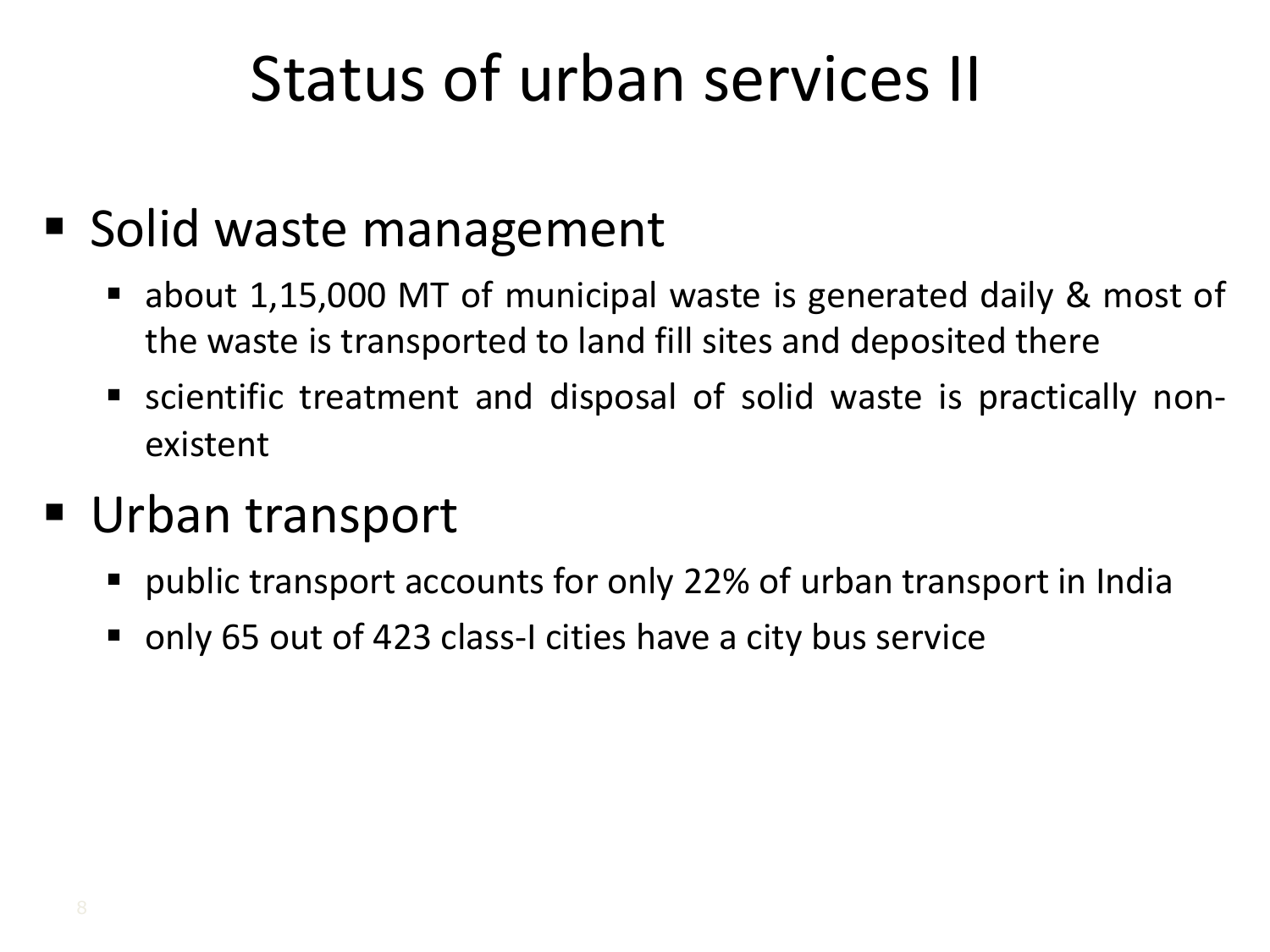### Estimation of investment needed I

- $\blacksquare$  11<sup>th</sup> Plan estimates: Rs 1.29 lakh Crores for water supply, sewerage, drainage & SWM and Rs 1.32 lakh Crores for UT
- McKinsey Global Institute estimated investment requirement for urban infrastructure over 20 years
	- Capital : USD 1.2 trillion (Rs 54 lakh cr)
	- Revenue: USD 1.0 trillion (Rs 45 lakh cr)
- CII assessed the requirement for 2011-20 as USD 990 billion (Rs 44 lakh cr)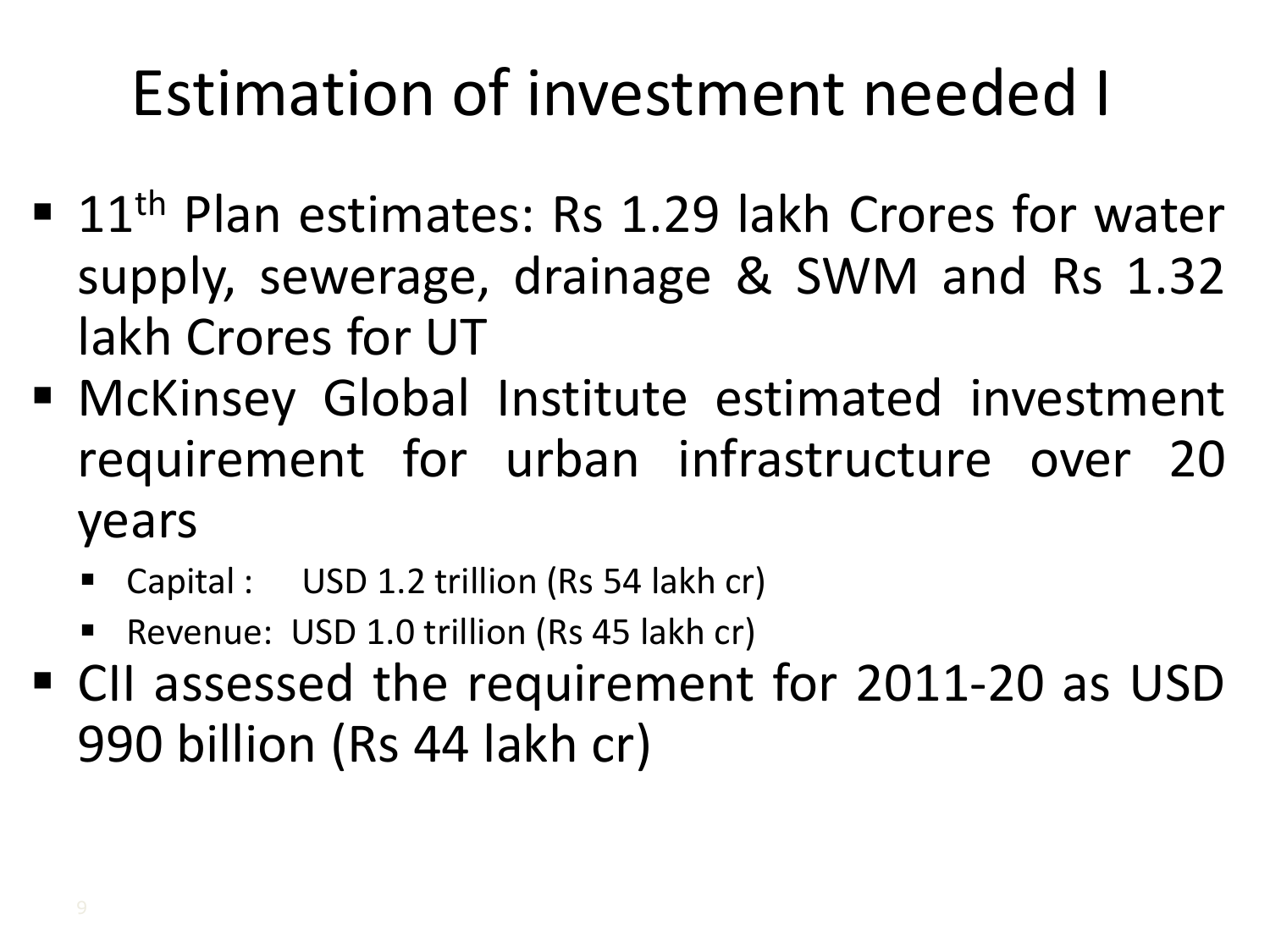## Estimation of investment needed II

- GOI appointed HPEC in May 2008 with Dr.Isher Ahluwalia as chairperson
	- Estimation of demand for urban infrastructural services 2008-20
	- Estimation of investment requirement for urban infrastructural services including O&M
	- **Suggest options for financing these investment requirements**
- Report submitted in April 2011
- HPEC Estimates for 20 year period (2012-13 to 2031-32)
	- Capital: Rs 39.2 lakh cr
	- Revenue: Rs 19.4 lakh cr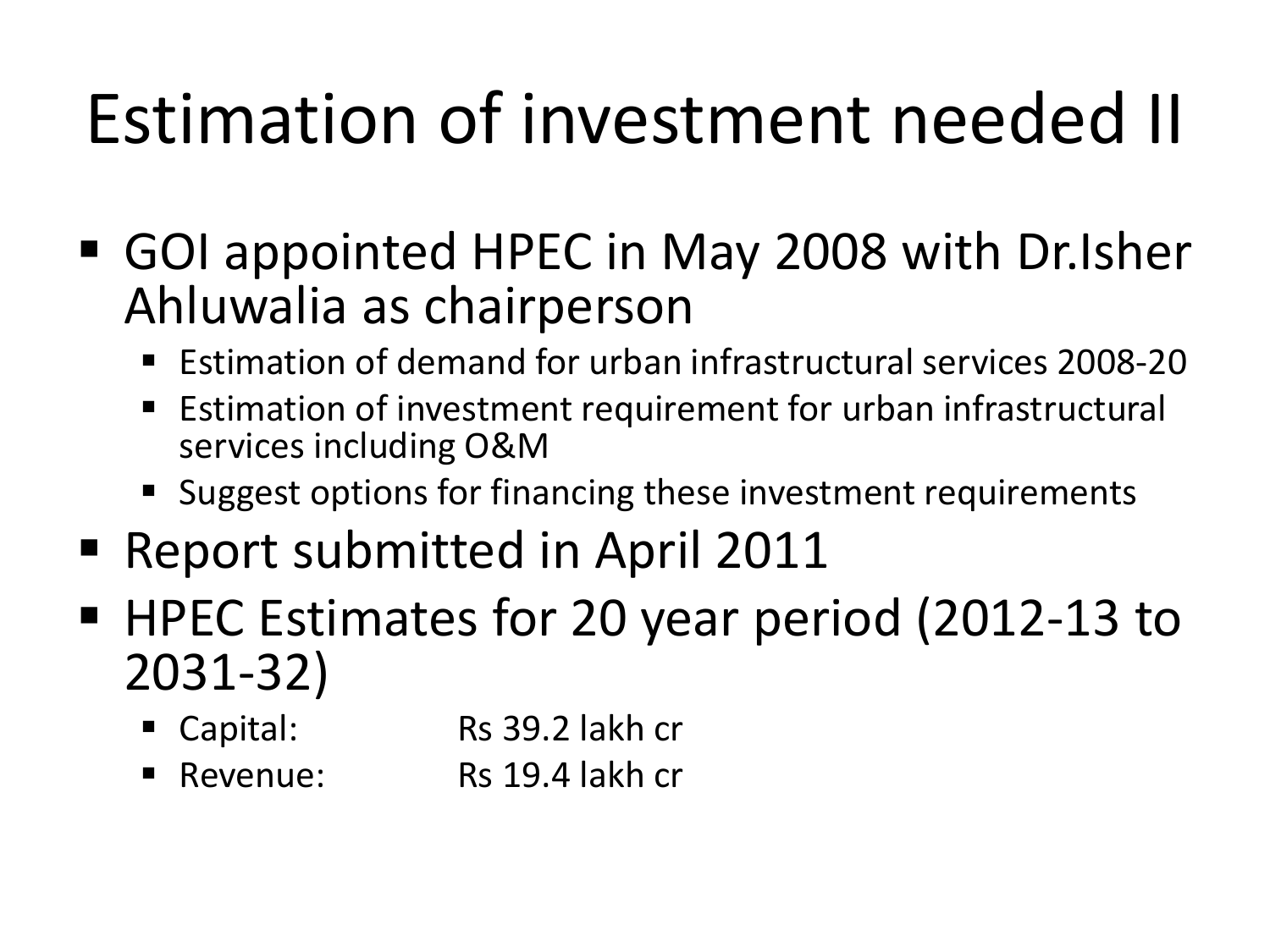#### Investment Estimates for 8 Sectors

| <b>Sector</b>                         | <b>Total (Rs Cr at 2009-10)</b><br>prices) | %     |
|---------------------------------------|--------------------------------------------|-------|
| <b>Water Supply</b>                   | 3,20,908                                   | 10.4  |
| Sewerage                              | 2,42,688                                   | 7.8   |
| <b>Solid Waste Management</b>         | 48,582                                     | 1.6   |
| Urban Roads                           | 17,28,941                                  | 55.8  |
| <b>Storm water Drains</b>             | 1,91,031                                   | 6.2   |
| <b>Urban Transport</b>                | 4,49,426                                   | 14.5  |
| <b>Traffic Support Infrastructure</b> | 97,985                                     | 3.2   |
| <b>Street Lighting</b>                | 18,580                                     | 0.6   |
| <b>TOTAL</b>                          | 30,98,141                                  | 100.0 |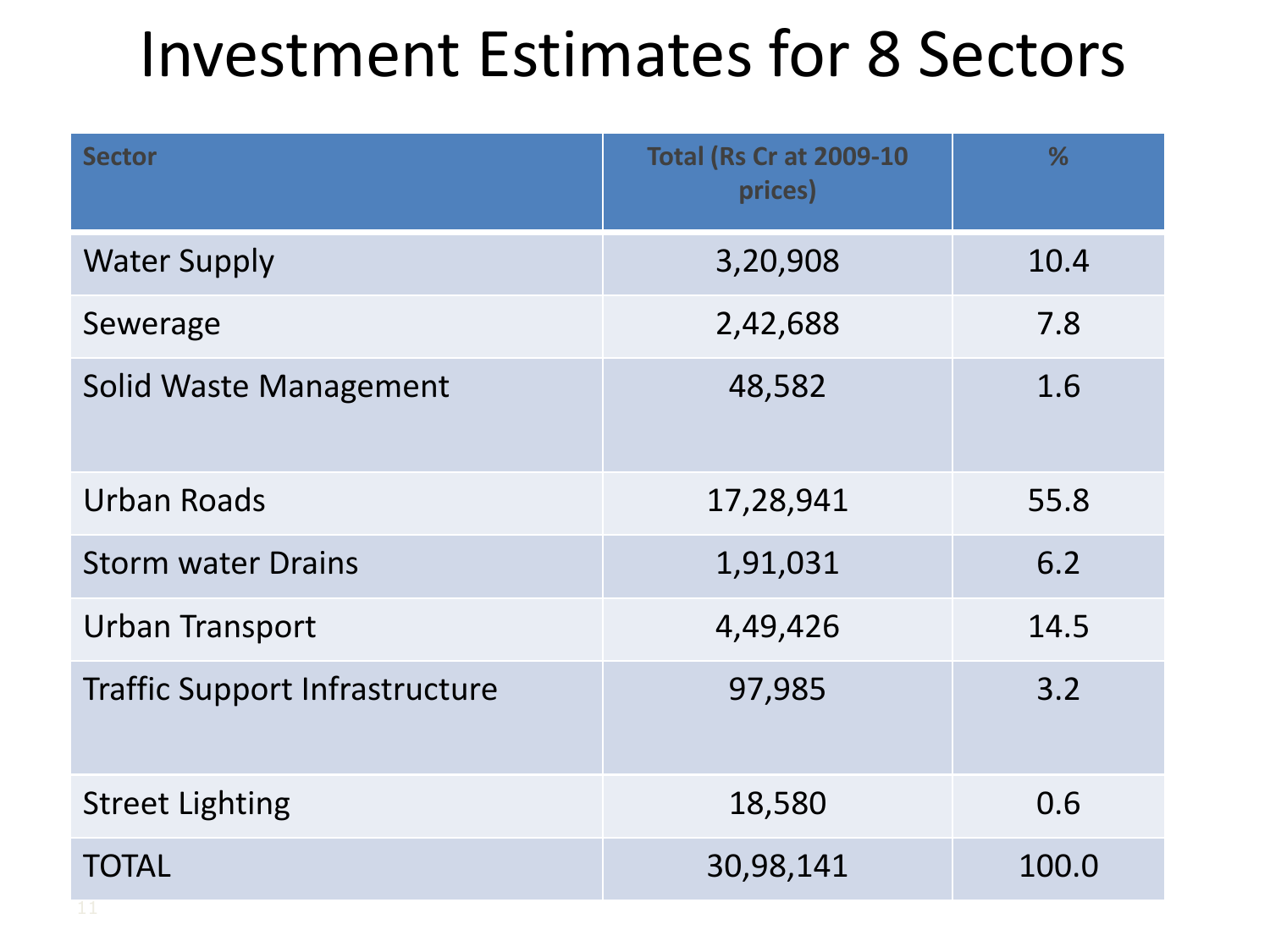#### Relative shares of sectors

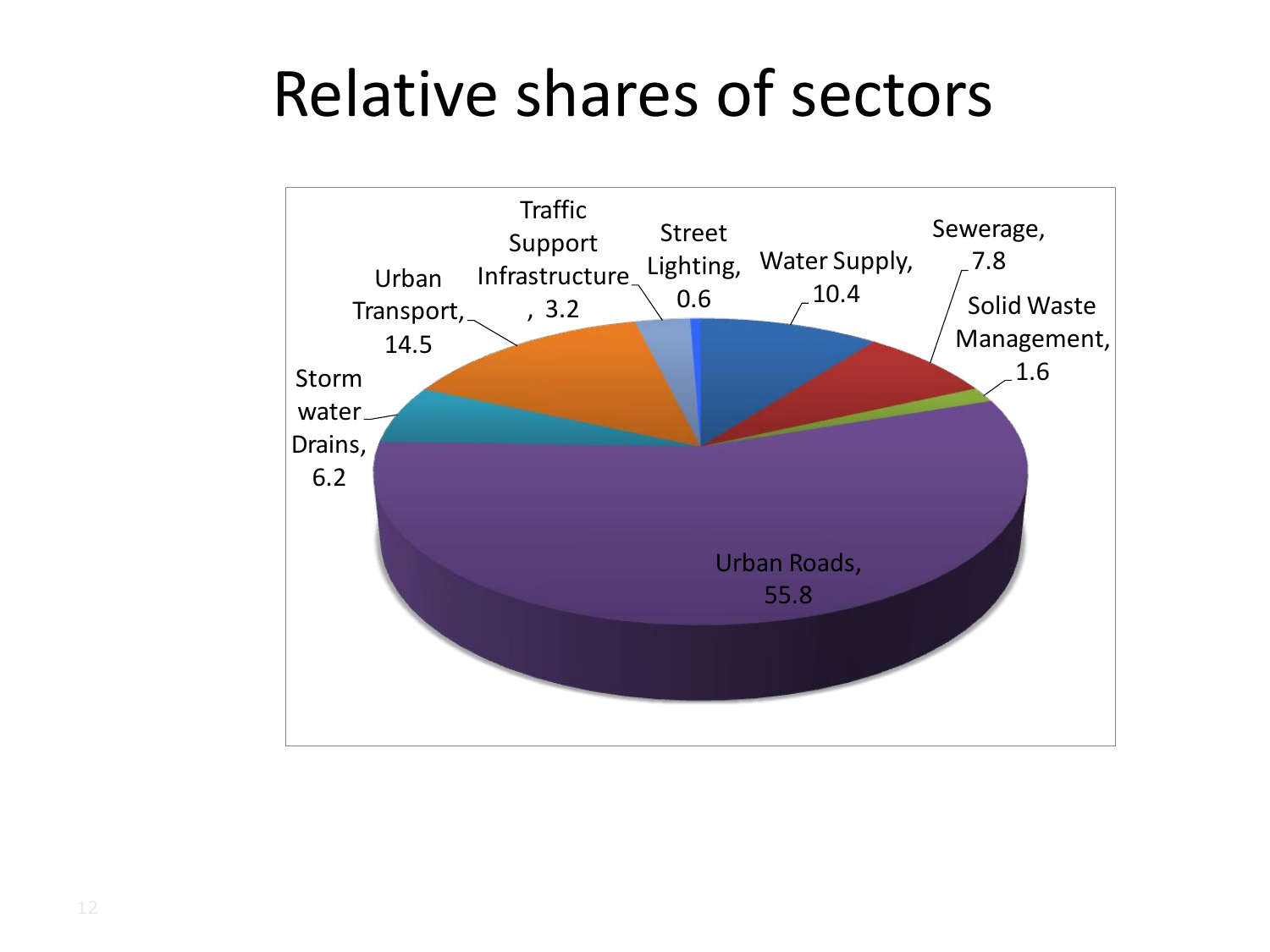### Financing of urban infrastructure

- ULB own funds
- **State Government**
- Central Government
- **Private Sector (PPP, pooled finance, land** based instruments)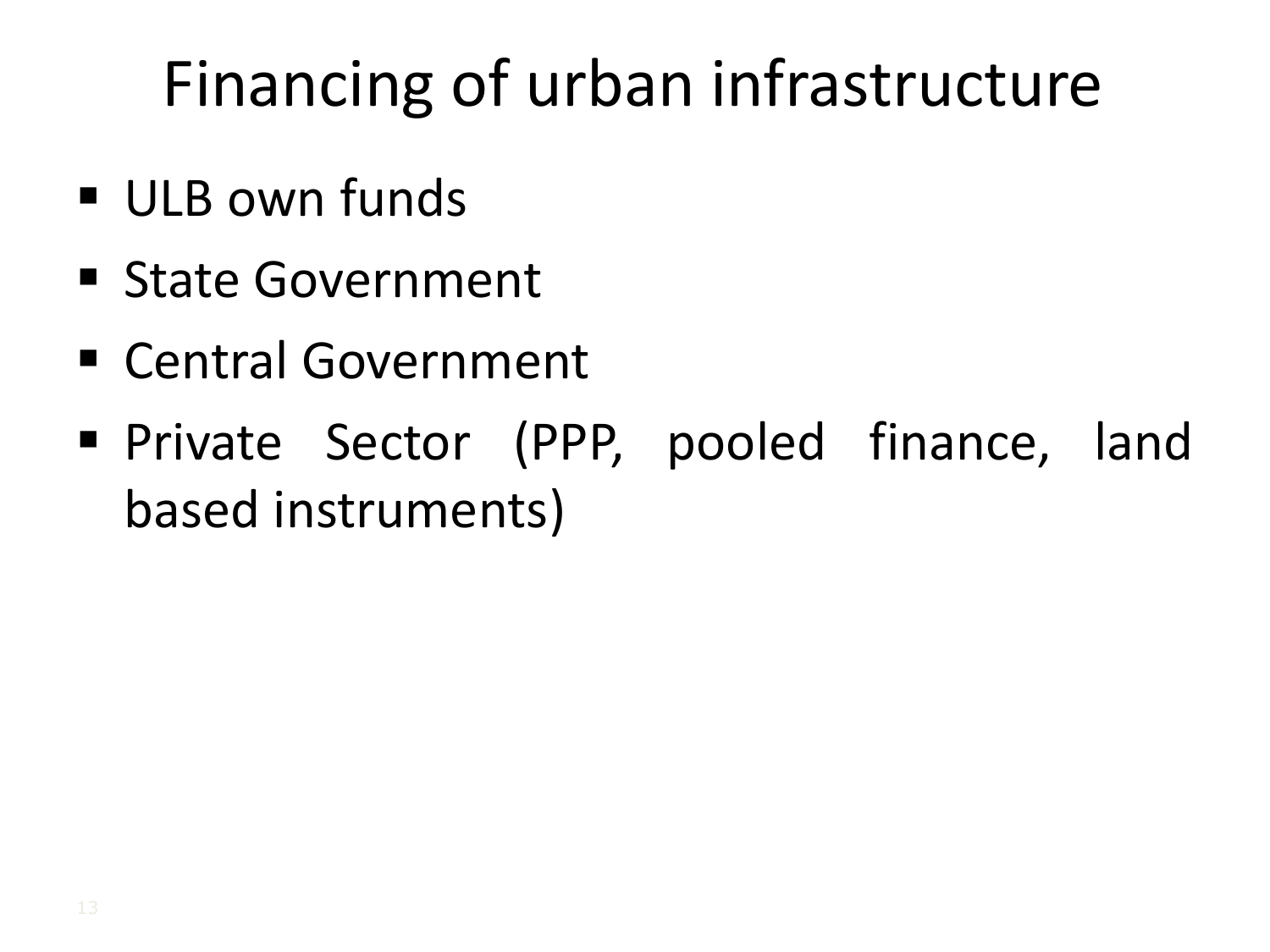#### ULB resources

- Among the weakest ULBs in the world in terms of financial powers
- Low capacity to raise resources
	- Borrowing requires state government's approval
	- **Precarious state of finances**
	- **Poor governance**
	- Unable to levy & recover adequate user charges
- Low financial autonomy
- Tax bases narrow, inflexible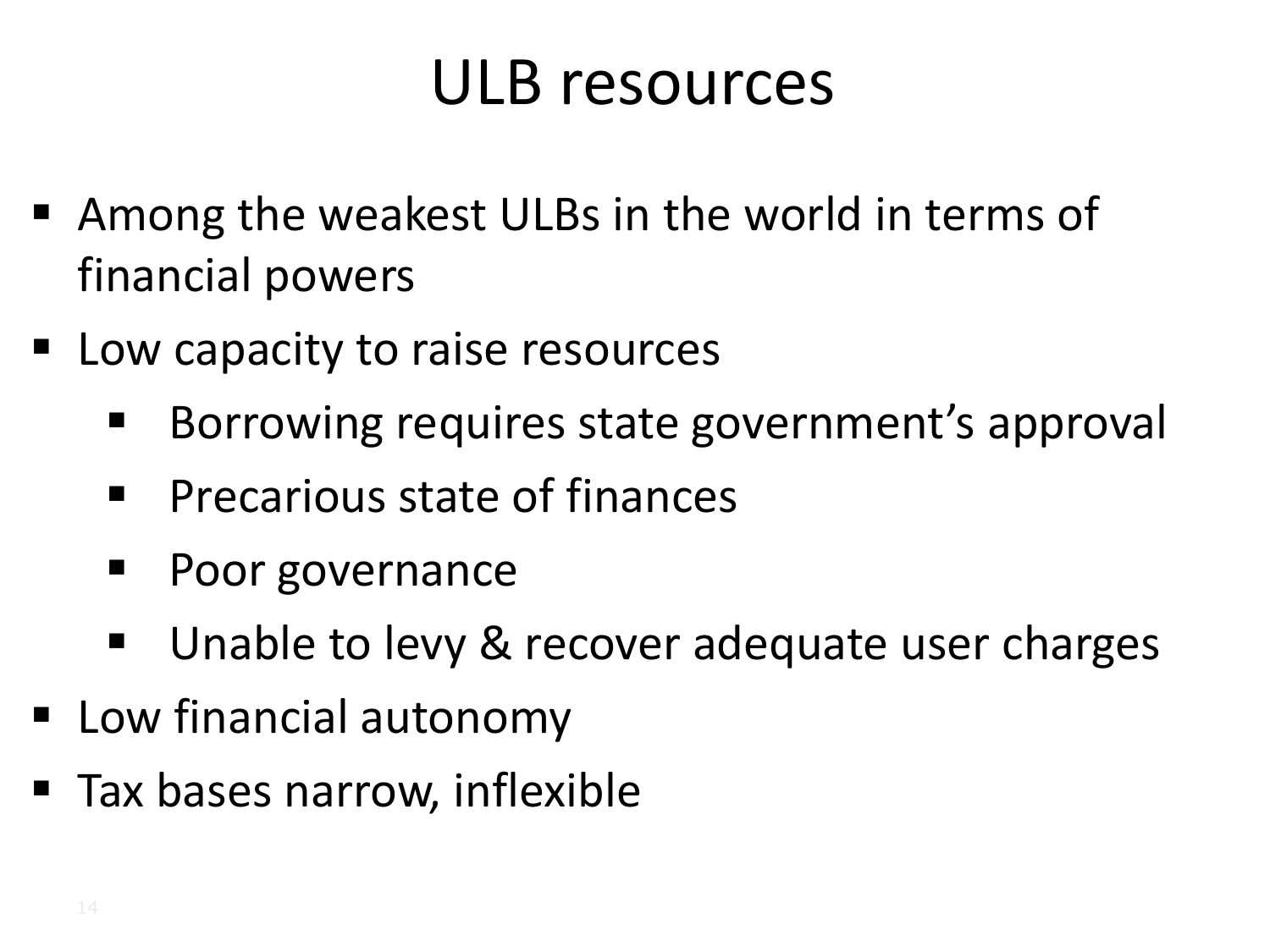#### Improvement measures

- Strengthen 'own' sources of revenue
- Predictable, formula based devolution from State's revenue receipts
- Other scheme based transfers from Centre & State
- Help ULBs to
	- **E** leverage own resources to incur debt
	- access new forms of financing thro PPP
	- use land as a resource e.g. FSI, betterment levy, impact fee,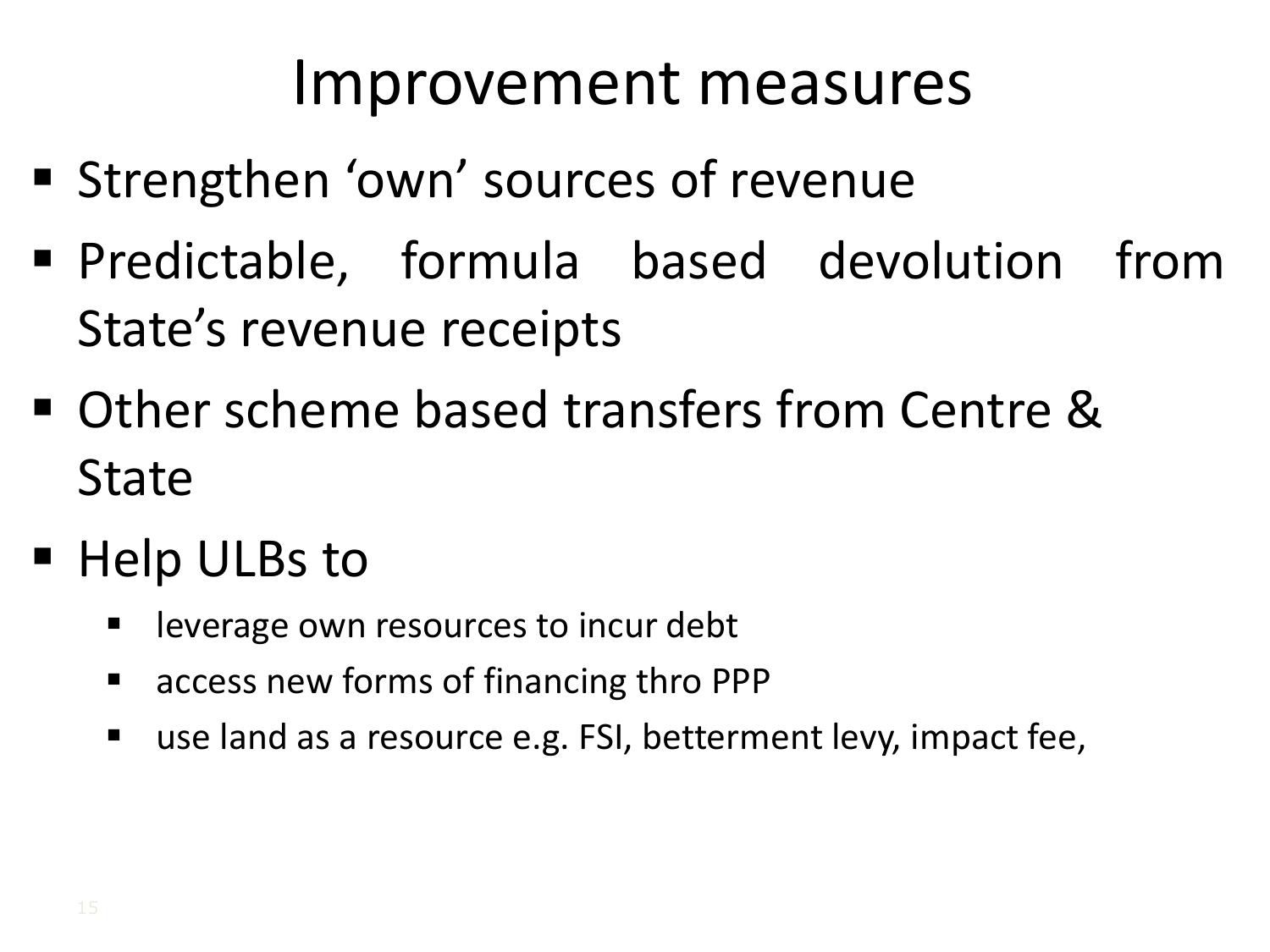### Framework for urban water supply

- Investigation, preparation and execution of schemes for creation of water supply capacity and augmentation thereof in respect of urban areas is the clear responsibility of the Board
- Once created their O & M, collection of water charges etc. is generally the responsibility of the ULBs
- As per the Acts, both the ULBs, and the Board have been given powers as regards O&M of the schemes and the state government the discretion to decide as to whom this should be entrusted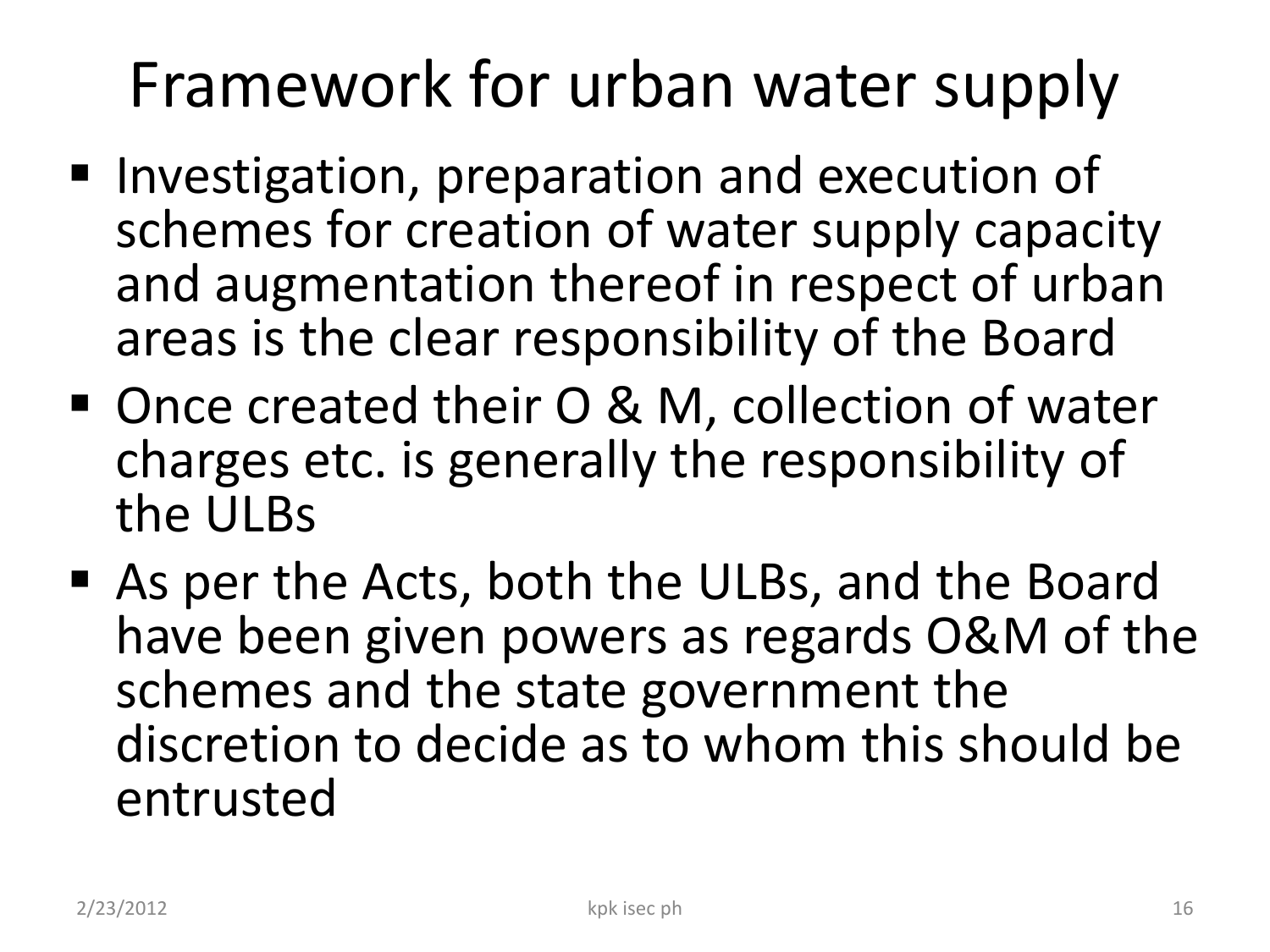## Major problems in urban water supply I

- **Inadequate data for planning and outcome** monitoring
- Lack of role & institutional clarity leading to lack of accountability
- Lack of mechanism for holistic planning & technical weaknesses in planning
- Inadequate managerial capacity of ULBs
- Capital inadequacy & unsatisfactory system of allocation of available capital
- Inadequate O&M expenditure and poor O&M practices
- **Uneconomic tariff levels**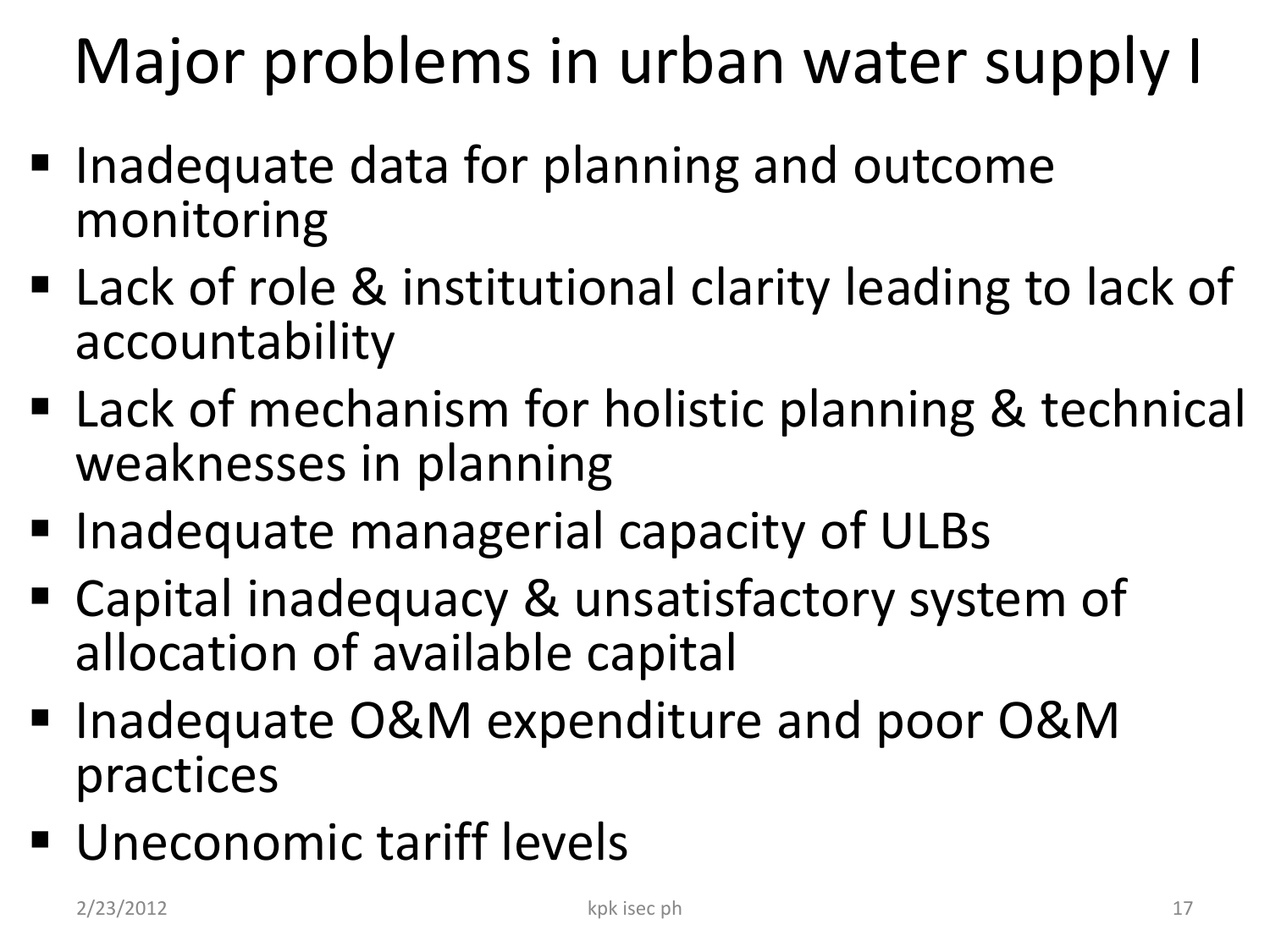## Major problems in urban water supply II

- Mandya city has an installed bulk water supply capacity of 31 MLD but is at present using only 19.5 MLD
- The city's current population is 1,25,000, implying about 156 LPCD available for the *entire population*
- As per ULB records, the city has in all, about 8000 official water connections & 4000 plus illegal connections
- These 12000 entities should then be receiving nearly 320 LPCD
- Most parts of the city however get water for only one hour a day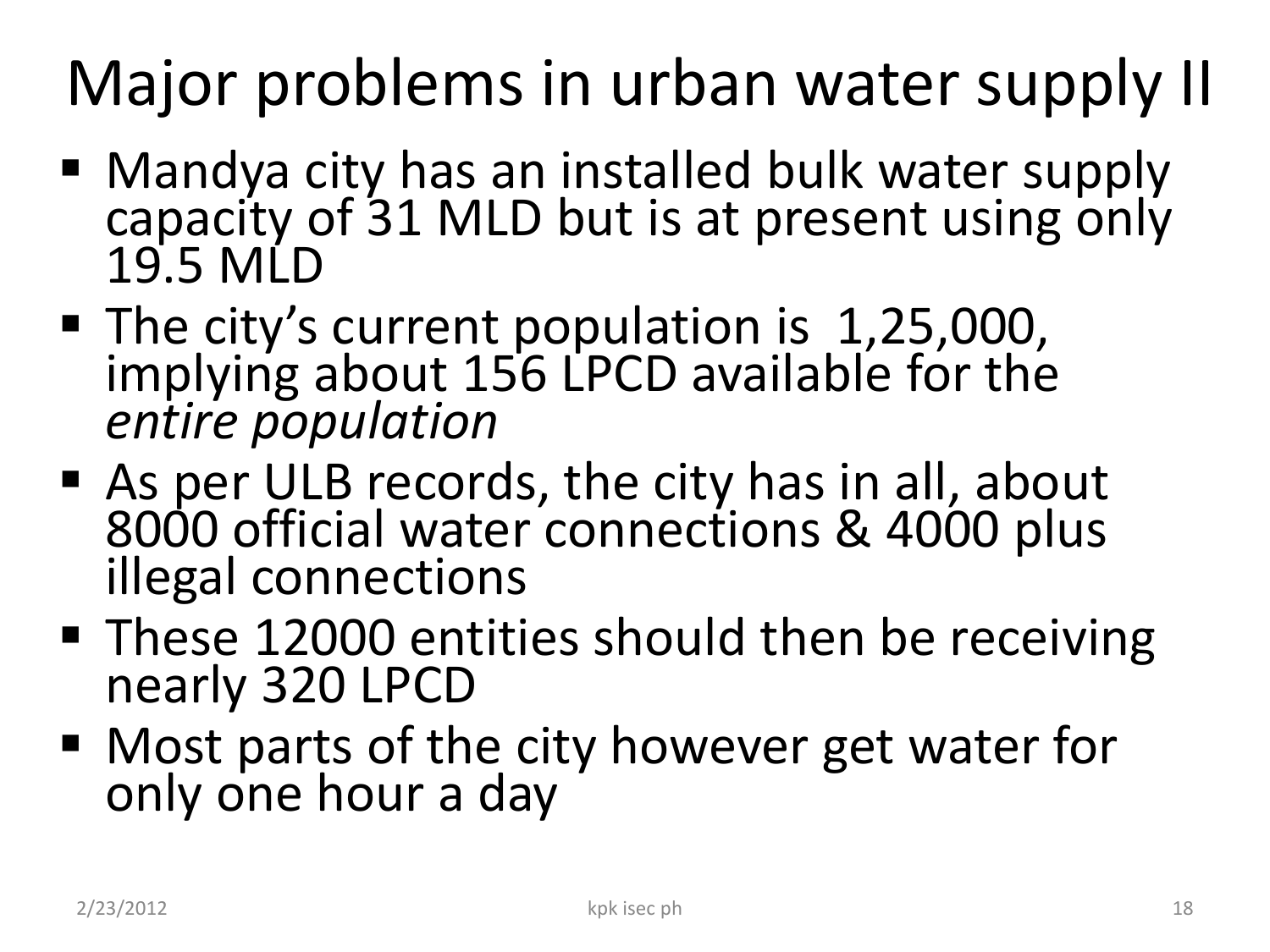### General & common issues

- Sub-optimal outcomes in provision of services needs to be seen in the context of a larger governance problem of the public system of which ULBs are a part
	- **Public sector governance reform**
	- Municipal sector reform for greater local accountability
- Institutional, organizational and legal complexity & loading of conflicting roles in one agency
	- **Split responsibility of service provision**
	- Unbundling of policy formulation, regulation & service provision
	- Capacity & HR development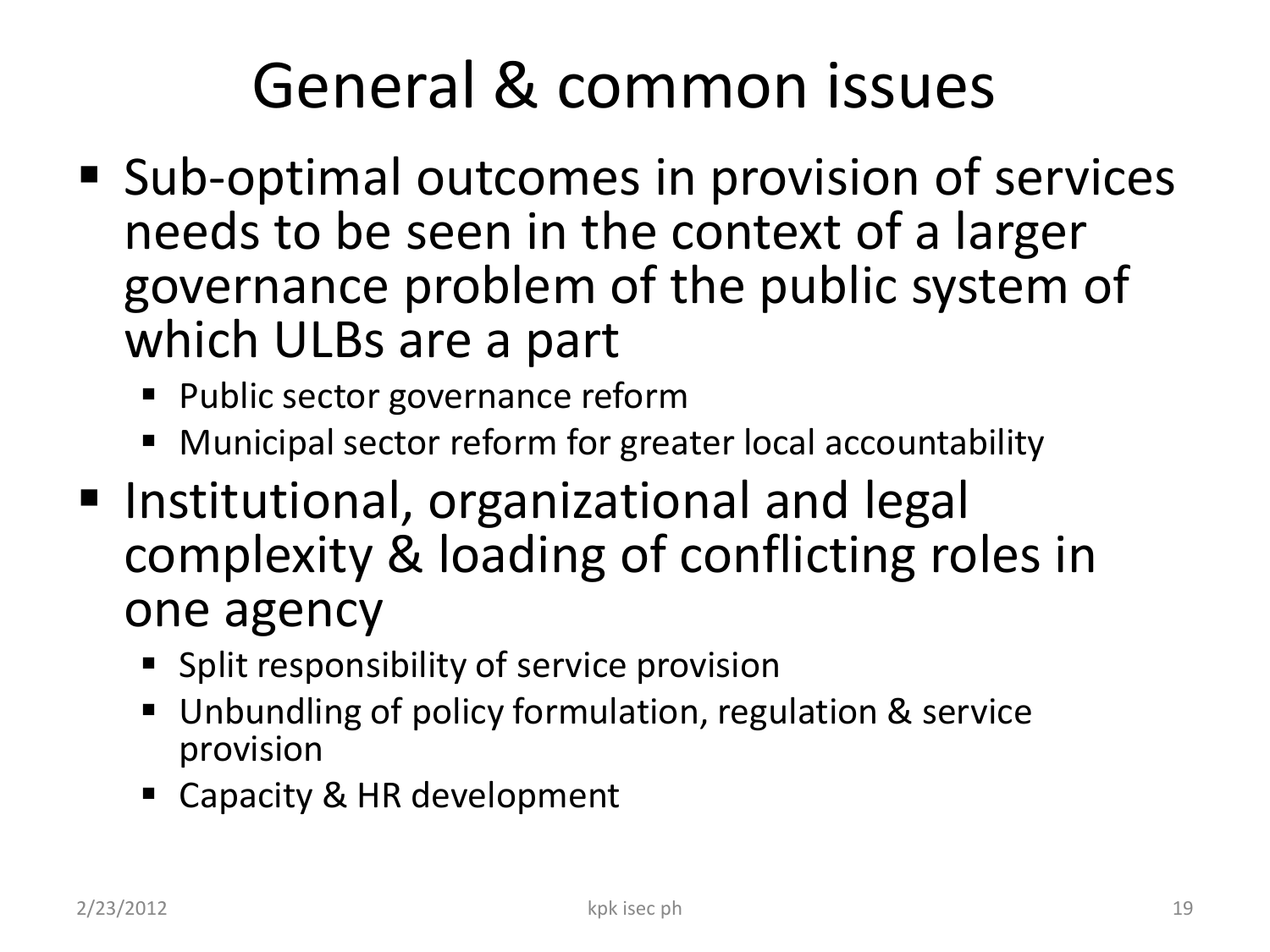#### Reasons for poor ULB services

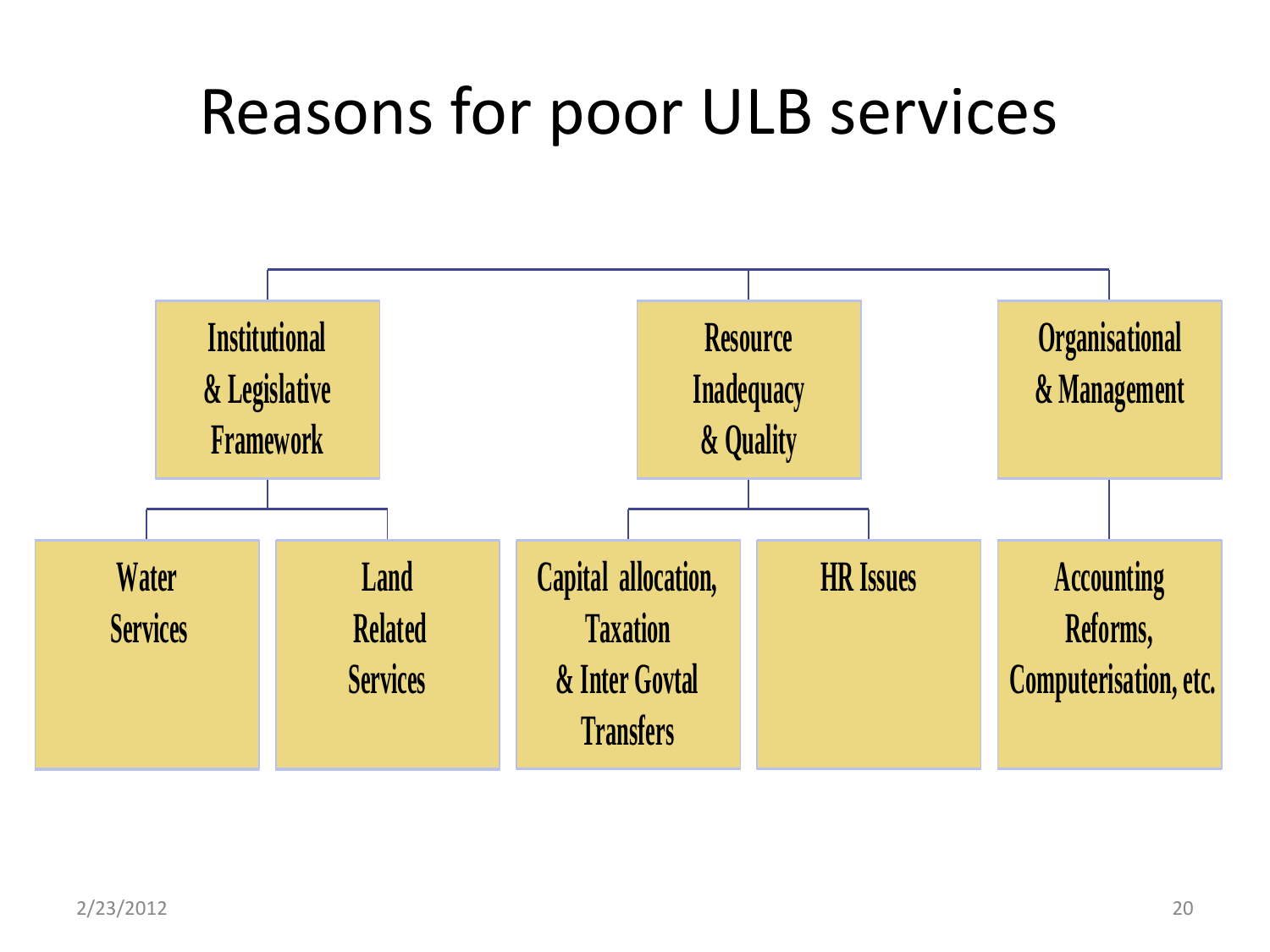#### Resource issues

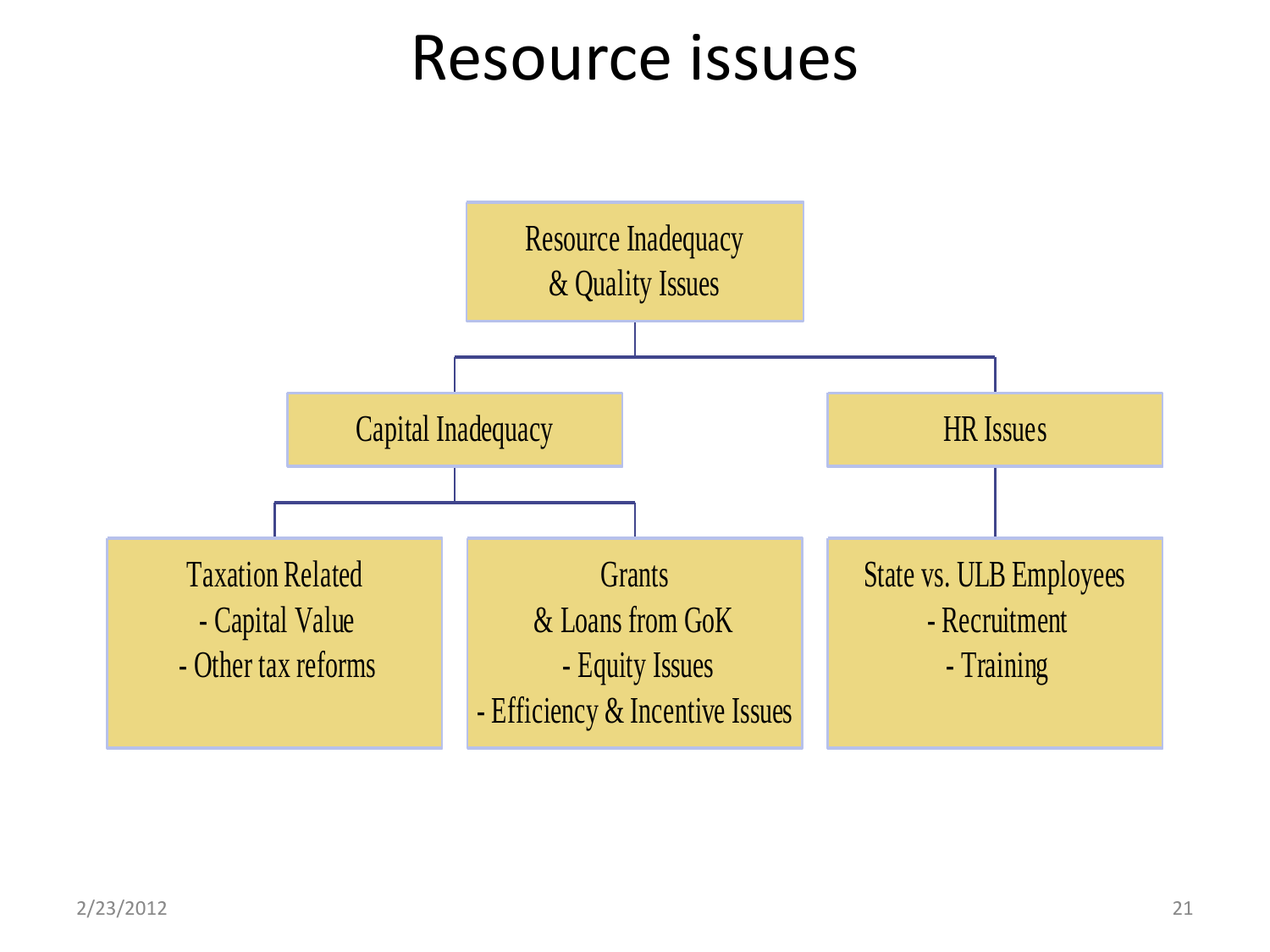#### Organizational & management issues

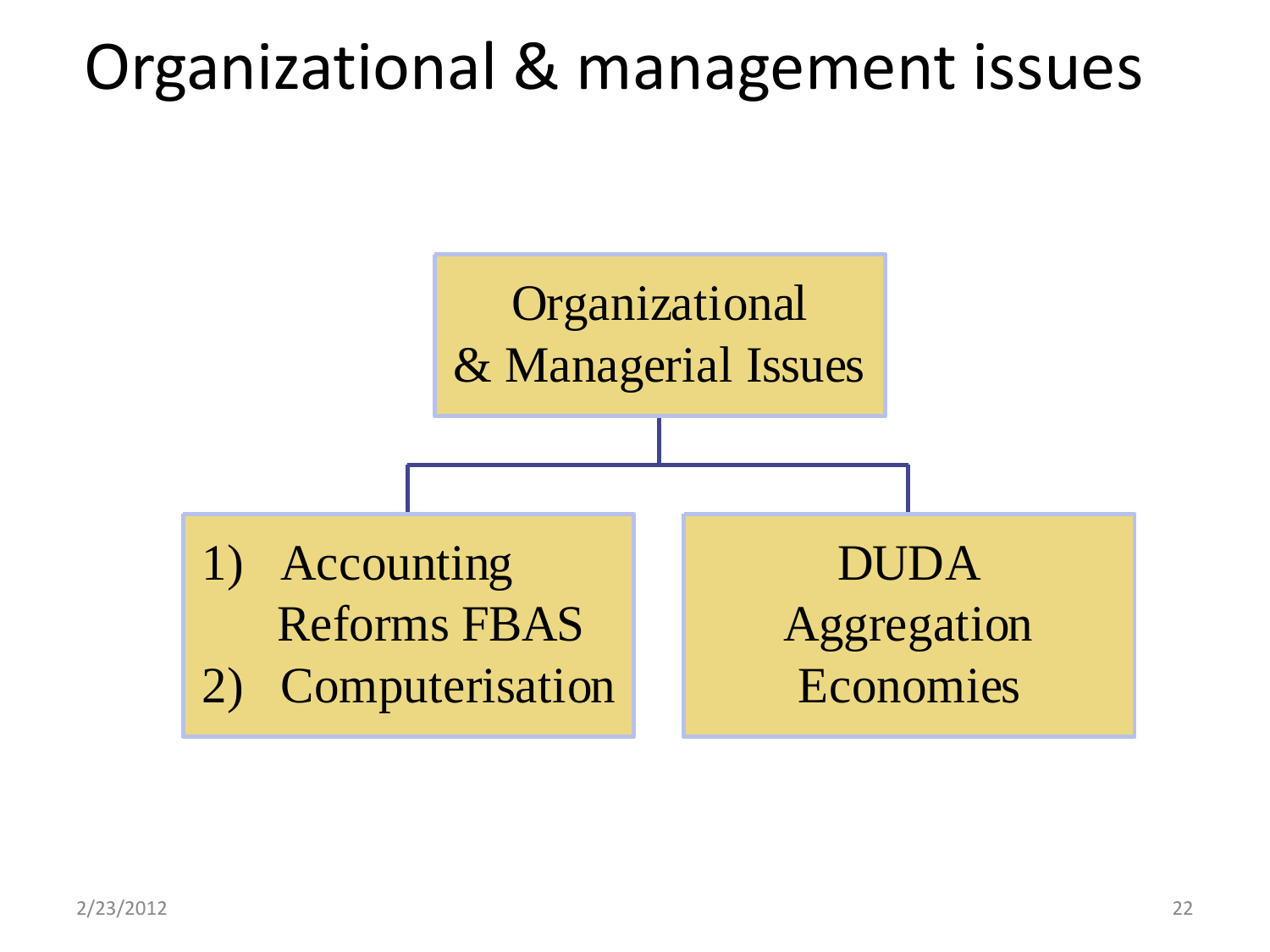#### Willingness to Accept/Avail New Connection

**ALL INCOME GROUPS - Willingness to go in for a new connection**



- Own source dependence of 214 respondents willing to take up new connection, only 3 would continue use of old source.
- Willingness to accept new connection may be taken as accurate representation of those willing to give up existing source with improved water supply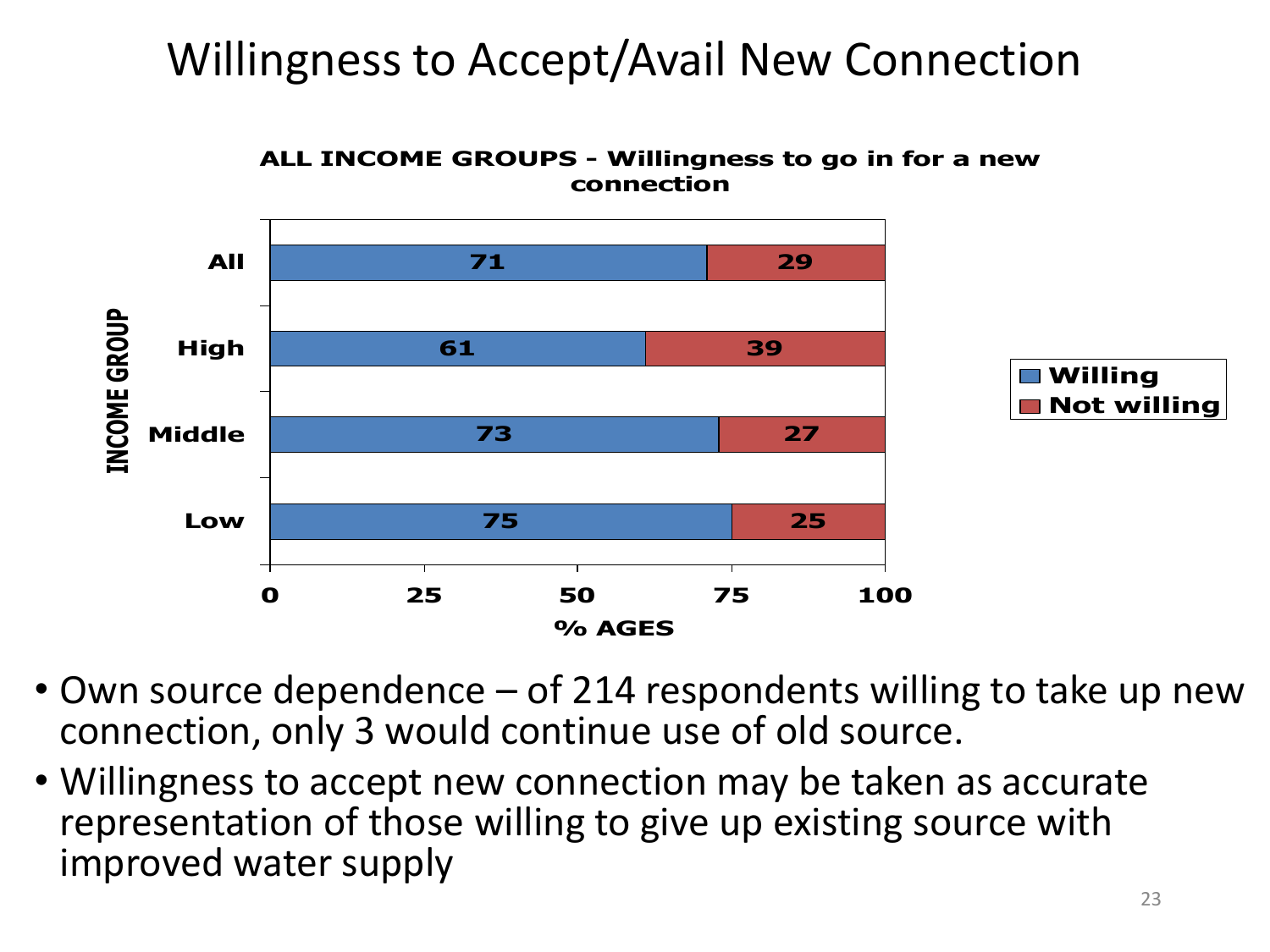#### WTP Connection charges

#### **Median WTP - Connection Charge (Rs.)**

![](_page_23_Figure_2.jpeg)

- No. of HHs (all categories willing to avail of new connections: 8457
- Estimated revenue from connection charges: Rs.65.71 lakhs (underestimate – No. of takers could increase on successful implementation of project & higher LOS)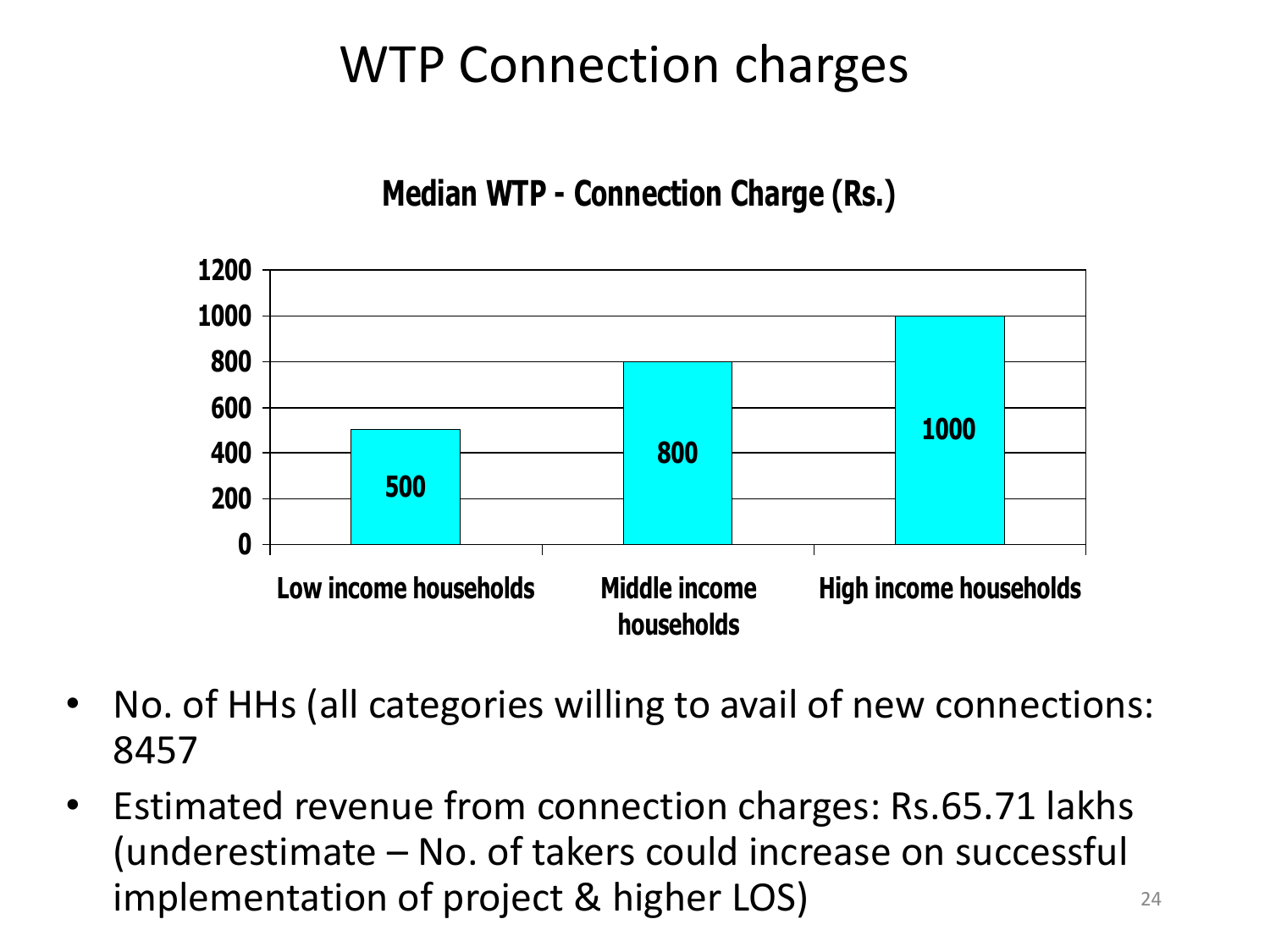#### WTP – Monthly Charges

![](_page_24_Figure_1.jpeg)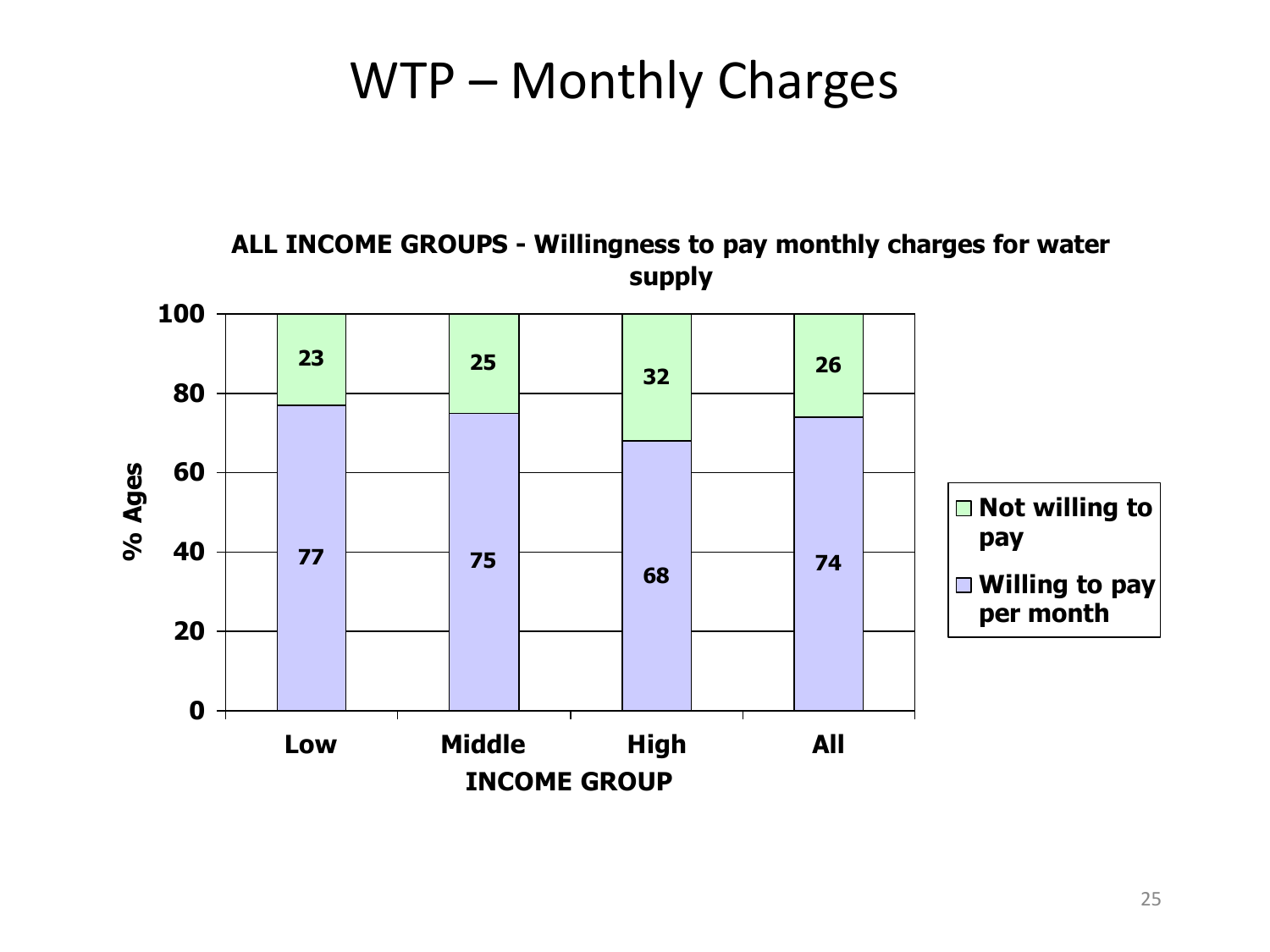#### WTP – Monthly chages

![](_page_25_Figure_1.jpeg)

- 77% Low Income HHs median WTP Rs. 50
- 65% Middle Income & 39% High Income HHs median WTP Rs. 100
- No. of HHs WTP monthly charges (Rs. 50  $/$  100) 8457
- Total annual revenue: Rs. 92.38 lakhs @ 100% collection efficiency
- Sensitivity analysis carried out for differing collection efficiencies to arrive at scenarios for annual revenues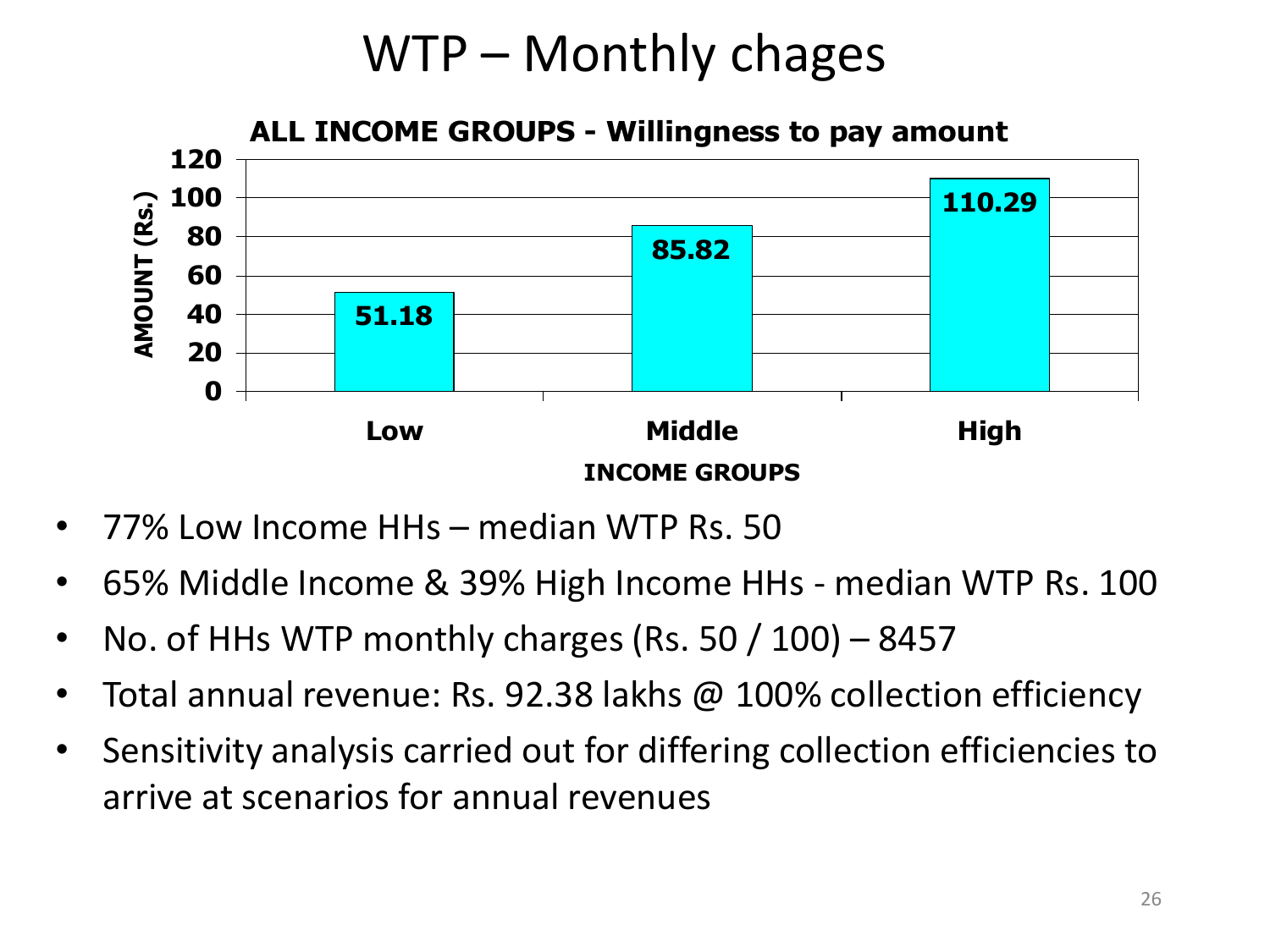#### Sustainability

- The study clearly indicates that the capital cost of Rs 3578 lakh is non recoverable with the current levels of willingness to pay
- User charges would have to be increased beyond socially acceptable levels to recover charges for both flat rates and metered rates
- Scheme would be financially feasible if only O & M Charges were considered for recovery
- The total capital cost supportable at the given rate of interest (13%) for 25 years is Rs. 19 crore for a no profit no loss scenario (revenue expenditure over entire period = revenue income)
	- A 7 % increase in user charges per annum has been assumed in line with annual inflation rates
	- 6 % annual increase in O & M charges has been considered
	- Collection efficiency of 75 % has been considered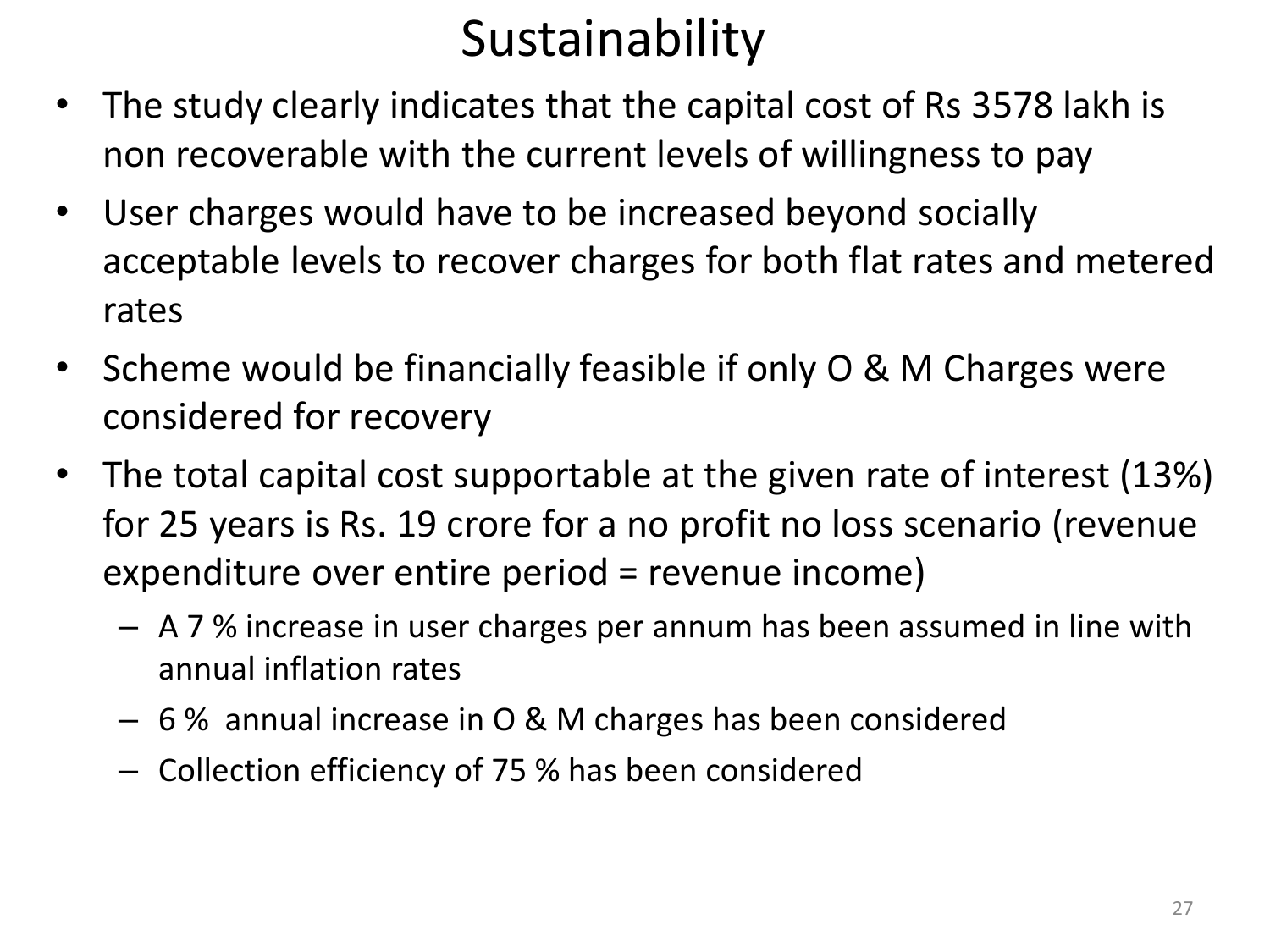|                     | <b>GBWASP-innovative</b>                                                                                                                                                                                               |                                            |
|---------------------|------------------------------------------------------------------------------------------------------------------------------------------------------------------------------------------------------------------------|--------------------------------------------|
|                     | financing<br><b>Greater Bangalore Water &amp; Sanitation</b><br><b>Project</b>                                                                                                                                         |                                            |
| <b>Area Profile</b> | Eight cities around Bangalore<br>220 sq kms. area<br>1.20 mn population<br>Hub of IT, BT etc. and high capacity to pay<br>20 lpcd of water supplied at present<br>Ground water as source<br>Poor quality and irregular |                                            |
| Cost of project     | For water supply<br>For sewerage<br>Total                                                                                                                                                                              | US\$ 74 mn.<br>US\$ 70 mn.<br>US\$ 144 mn. |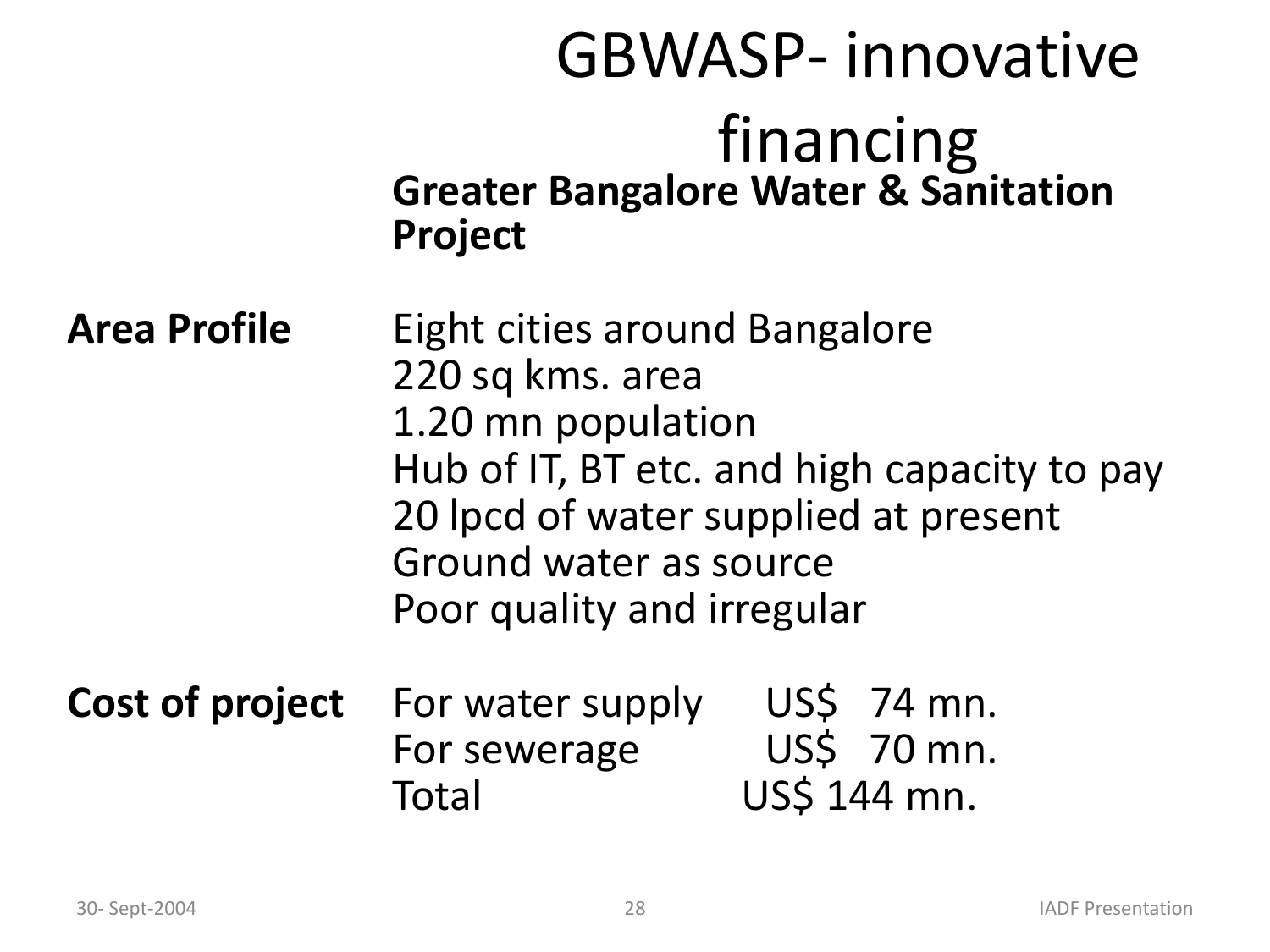#### GBWASP- innovative financing

(contd...)

#### **Financial structuring**

**Water supply** Citizen Contribution US\$ 26 mn.(35%) Government Grants US\$ 16 mn. (22%) Municipal Bonds US\$ 22 mn. (30%) Subordinated Loans US\$ 10 mn. (13%) Total US\$ 74 mn.

**Sewerage** Government grants US\$ 17 mn. (25%) External Assistance US\$ 52 mn. (75%) Total US\$ 70 mn.

#### **Debt/Equity ratio for water supply project is 0.76.**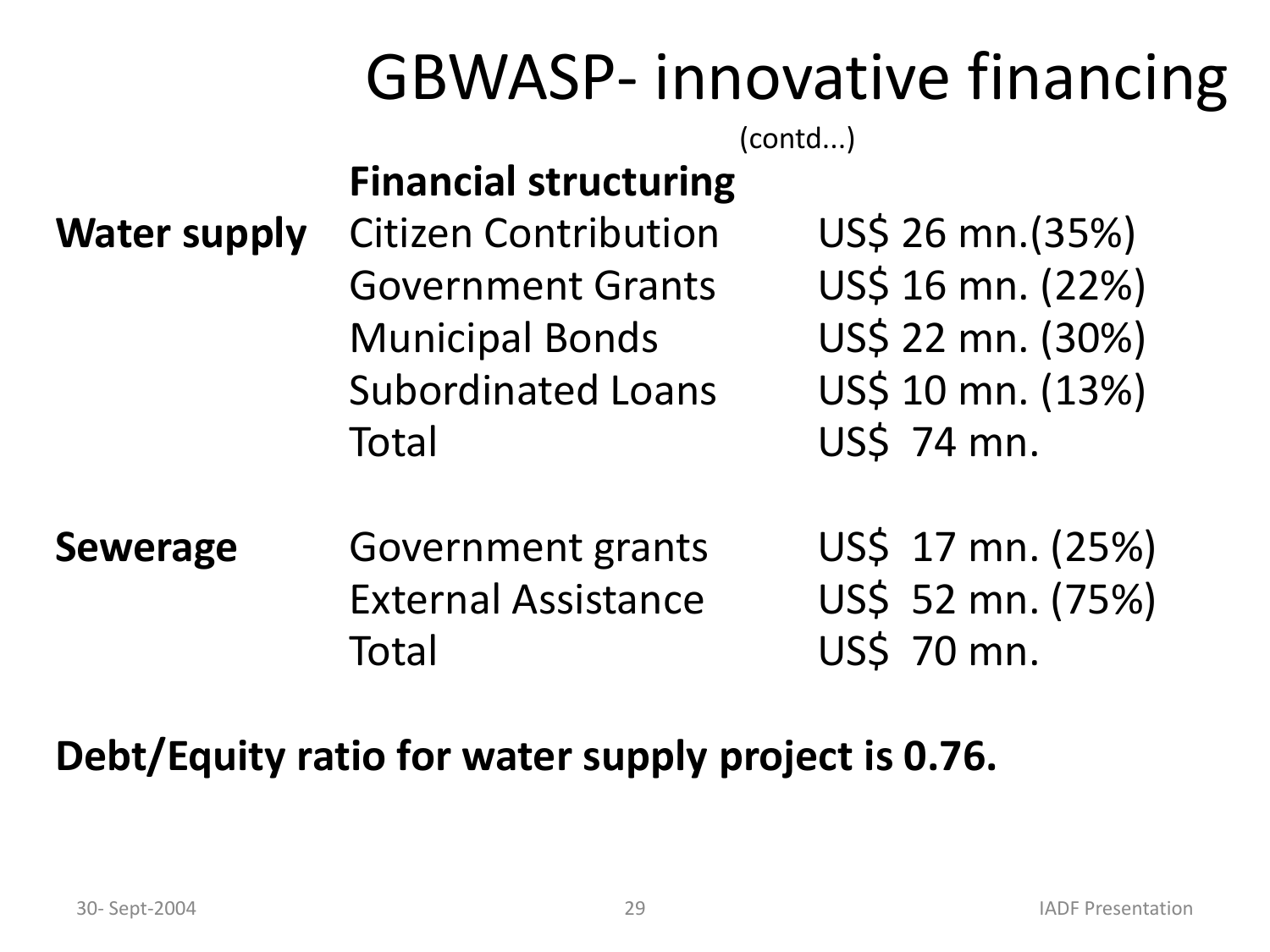### GBWASP- innovative financing

(contd…)

#### ■ Citizen Participation

- Detailed assessment of demand, coping costs and willingness to pay for improved services done
- MOU with JANAAGRAHA (September 04) for structured participation
- US\$ 26 mn. to be collected by upfront (Jan.05) as beneficiary capital contribution assuming 50% coverage over a household size of over 200000
- Citizen committees at ward/ULB/state levels to play role in implementation in order to monitor quality and time schedules in construction
- Over 1000 citizens to participate as volunteers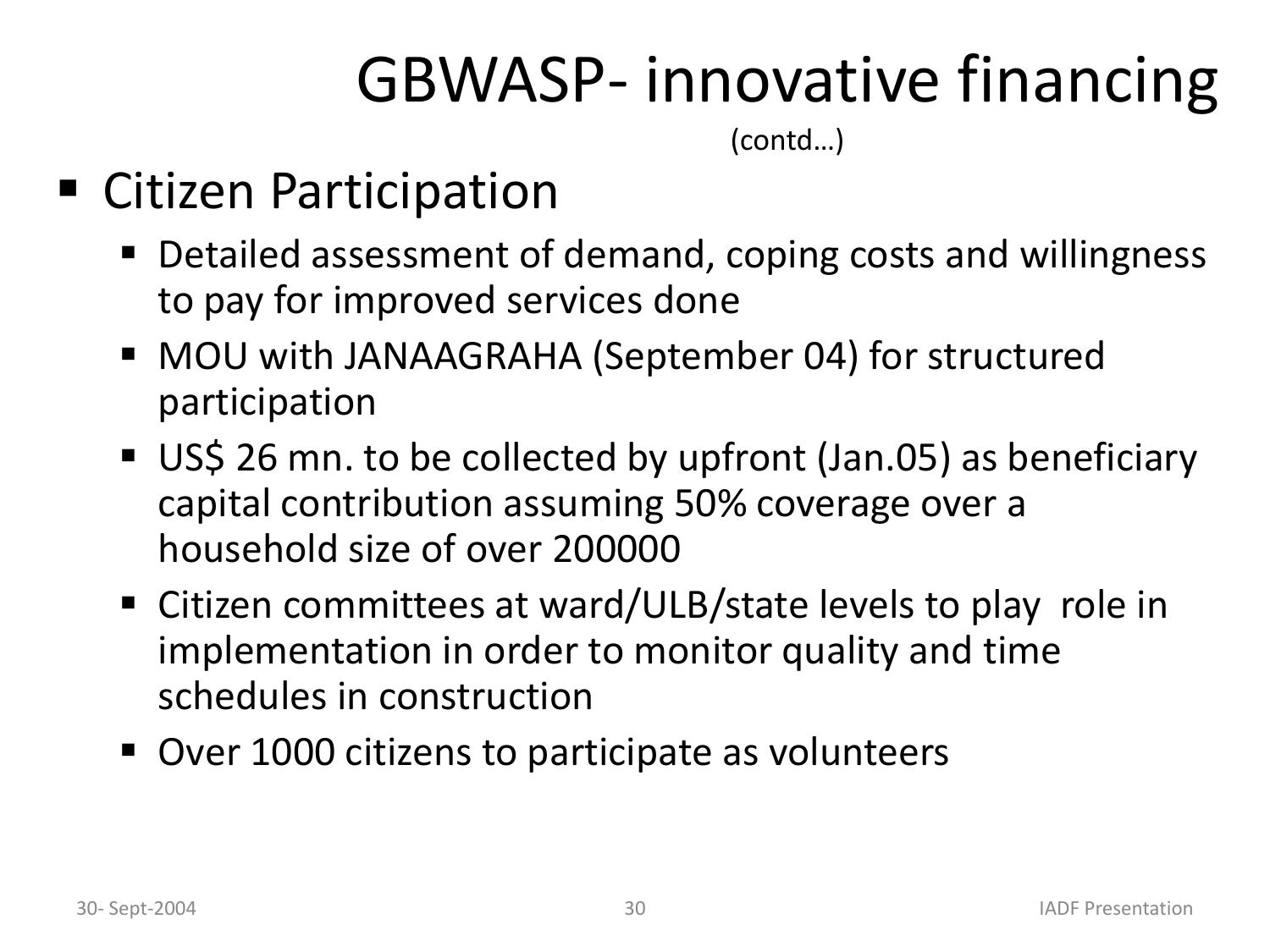### GBWASP- innovative financing

■ Municipal Bonds

(contd...)

- KUIDFC to pool the borrowing requirements of 8 ULBs & raise US\$22mn. without government guarantee from market for 15 years maturity
- Rated as AA (investment grade) by ICRA a recognized credit rating agency (likely to be upgraded to AAA)
- Credit enhancement
	- Upfront cash collateral 25%
	- Guarantee (50%) by USAID
	- 50% likely by a FI
	- Escrow- 40% of revenue surplus of 8 ULBs
	- **State intercept in the event of failure**
	- DSCR of 1.50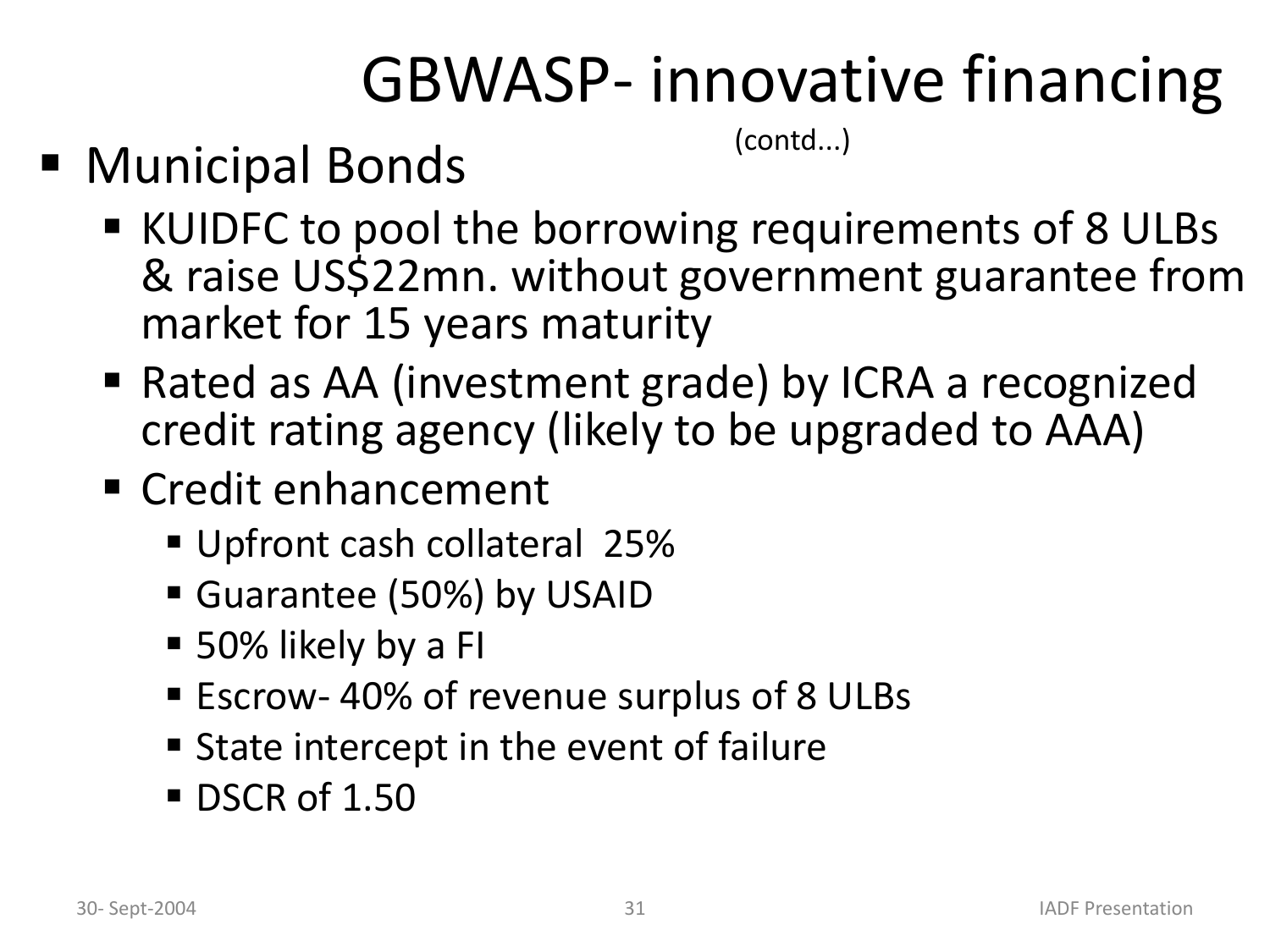### GBWASP-innovative financing

(contd…)

#### PSP

- Upon completion of construction water supply O&M (and possibly under ground drainage network) to be done by a private operator through a management contract
- **STPs O&M to be outsourced**
- $\blacksquare$  IFC likely to be transaction adviser for appointing the Management Contractor
- **Example 1** Legal framework to be amended